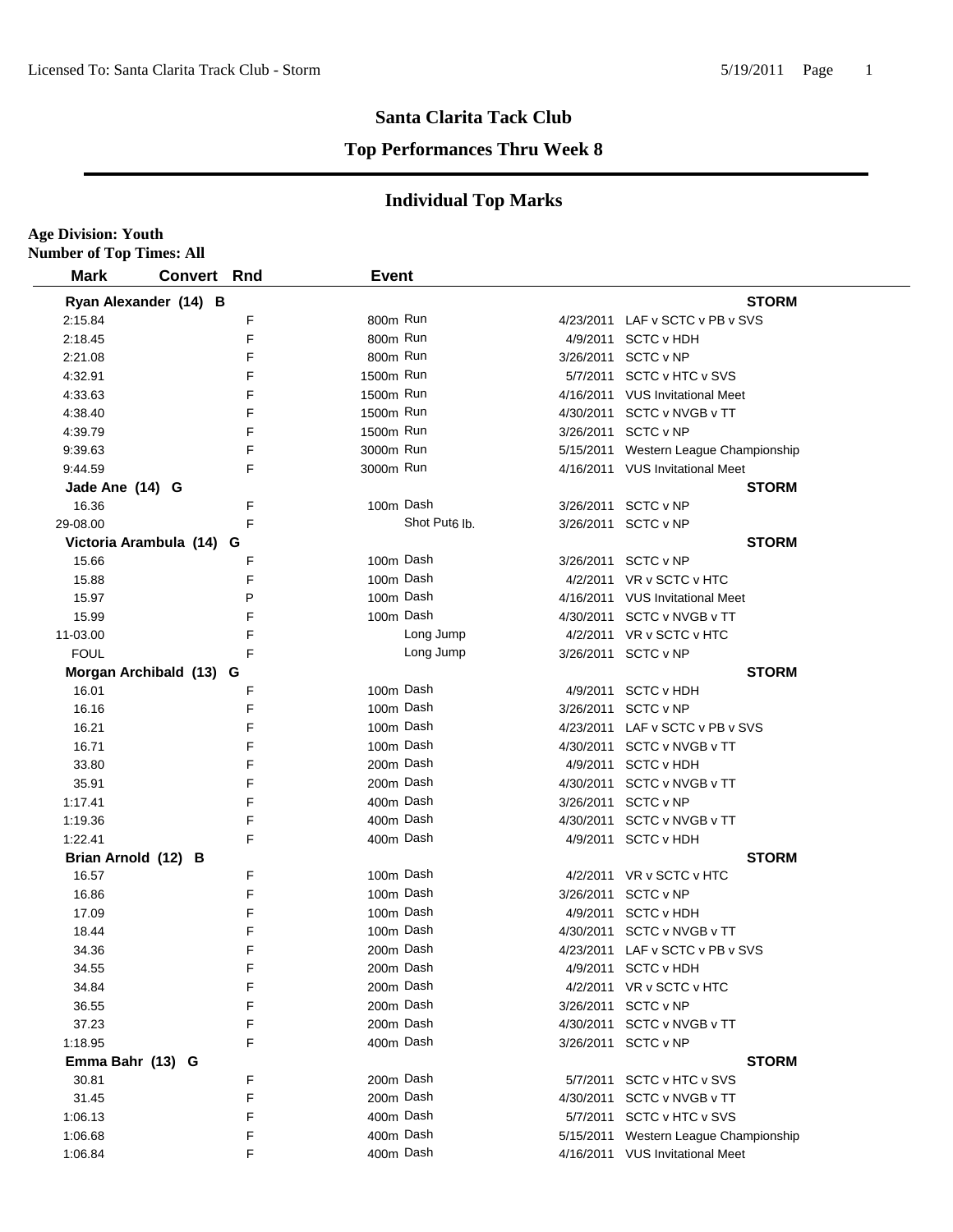#### **Top Performances Thru Week 8**

| <b>Number of Top Times: All</b> |                       |     |              |                  |           |                                   |
|---------------------------------|-----------------------|-----|--------------|------------------|-----------|-----------------------------------|
| <b>Mark</b>                     | <b>Convert</b>        | Rnd | <b>Event</b> |                  |           |                                   |
| Emma Bahr (13) G                |                       |     |              |                  |           | <b>STORM</b>                      |
| 1:08.56                         |                       | F   |              | 400m Dash        |           | 4/23/2011 LAF v SCTC v PB v SVS   |
| 1:08.93                         |                       | F   |              | 400m Dash        |           | 4/2/2011 VR v SCTC v HTC          |
| 1:09.71                         |                       | F   |              | 400m Dash        |           | 4/9/2011 SCTC v HDH               |
| 1:10.03                         |                       | F   |              | 400m Dash        |           | 4/30/2011 SCTC v NVGB v TT        |
| 1:10.60                         |                       | F   |              | 400m Dash        |           | 3/26/2011 SCTC v NP               |
| 2:56.02                         |                       | F   | 800m Run     |                  |           | 4/2/2011 VR v SCTC v HTC          |
| 12-11.25                        |                       | F   |              | Long Jump        |           | 4/2/2011 VR v SCTC v HTC          |
| 12-08.50                        |                       | F   |              | Long Jump        |           | 5/7/2011 SCTC v HTC v SVS         |
| 12-04.50                        |                       | F   |              | Long Jump        |           | 4/16/2011 VUS Invitational Meet   |
| 12-04.00                        |                       | F   |              | Long Jump        |           | 3/26/2011 SCTC v NP               |
| 12-03.00                        |                       | F   |              | Long Jump        |           | 4/23/2011 LAF v SCTC v PB v SVS   |
| 11-10.00                        |                       | F   |              | Long Jump        |           | 4/9/2011 SCTC v HDH               |
| Justin Baltau (13) B            |                       |     |              |                  |           | <b>STORM</b>                      |
| 12.52                           |                       | F   |              | 100m Dash        |           | 5/7/2011 SCTC v HTC v SVS         |
| 58.23                           |                       | F   |              | 400m Dash        |           | 4/16/2011 VUS Invitational Meet   |
| 59.85                           |                       | F   |              | 400m Dash        |           | 4/9/2011 SCTC v HDH               |
| 1:00.31                         |                       | F   |              | 400m Dash        |           | 4/23/2011 LAF v SCTC v PB v SVS   |
| 1:01.10                         |                       | F   |              | 400m Dash        |           | 5/7/2011 SCTC v HTC v SVS         |
| 1:01.56                         |                       | F   | 400m Dash    |                  |           | 3/26/2011 SCTC v NP               |
| 14.82                           |                       | F   |              | 100m Hurdles 30" |           | 4/23/2011 LAF v SCTC v PB v SVS   |
| 15.11                           |                       | F   |              | 100m Hurdles 30" |           | 4/16/2011 VUS Invitational Meet   |
| 15.29                           |                       | F   |              | 100m Hurdles 30" |           | 3/26/2011 SCTC v NP               |
| 15.52                           |                       | F   |              | 100m Hurdles 30" |           | 5/7/2011 SCTC v HTC v SVS         |
| 15.71                           |                       | F   |              | 100m Hurdles 30" |           | 4/2/2011 VR v SCTC v HTC          |
| 16.77                           |                       | F   |              | 100m Hurdles 30" |           | 4/9/2011 SCTC v HDH               |
| 17.87                           |                       | F   |              | 100m Hurdles 30" |           | 4/30/2011 SCTC v NVGB v TT        |
|                                 | David Bambrick (13) B |     |              |                  |           | <b>STORM</b>                      |
| 13.66                           |                       | F   |              | 100m Dash        |           | 5/7/2011 SCTC v HTC v SVS         |
| 14.01                           |                       | P   |              | 100m Dash        |           | 4/16/2011 VUS Invitational Meet   |
| 14.03                           |                       | F   |              | 100m Dash        |           | 4/23/2011 LAF v SCTC v PB v SVS   |
| 14.04                           |                       | F   |              | 100m Dash        |           | 3/26/2011 SCTC v NP               |
| 14.06                           |                       | F   |              | 100m Dash        | 4/9/2011  | <b>SCTC v HDH</b>                 |
| 14.13                           |                       | F   |              | 100m Dash        |           | 4/2/2011 VR v SCTC v HTC          |
| 14.43                           |                       | F   | 100m Dash    |                  |           | 5/14/2011 Western Open Final Meet |
| 15.25                           |                       | F   |              | 100m Dash        |           | 4/30/2011 SCTC v NVGB v TT        |
| 28.18                           |                       | F   |              | 200m Dash        |           | 4/23/2011 LAF v SCTC v PB v SVS   |
| 28.95                           |                       | F   |              | 200m Dash        |           | 5/14/2011 Western Open Final Meet |
| 29.10                           |                       | F   |              | 200m Dash        |           | 5/7/2011 SCTC v HTC v SVS         |
| 29.29                           |                       | F   |              | 200m Dash        | 4/30/2011 | SCTC v NVGB v TT                  |
| 29.50                           |                       | F   |              | 200m Dash        |           | 4/2/2011 VR v SCTC v HTC          |
| 13-03.50                        |                       | F   |              | Long Jump        | 5/7/2011  | SCTC v HTC v SVS                  |
| 13-02.75                        |                       | F   |              | Long Jump        |           | 4/2/2011 VR v SCTC v HTC          |
| 12-10.75                        |                       | F   |              | Long Jump        |           | 4/30/2011 SCTC v NVGB v TT        |
| 12-07.00                        |                       | F   |              | Long Jump        |           | 4/16/2011 VUS Invitational Meet   |
| 12-07.00                        |                       | F   |              | Long Jump        |           | 4/23/2011 LAF v SCTC v PB v SVS   |
| 12-05.50                        |                       | F   |              | Long Jump        |           | 3/26/2011 SCTC v NP               |
| 12-04.00                        |                       | F   |              | Long Jump        |           | 4/9/2011 SCTC v HDH               |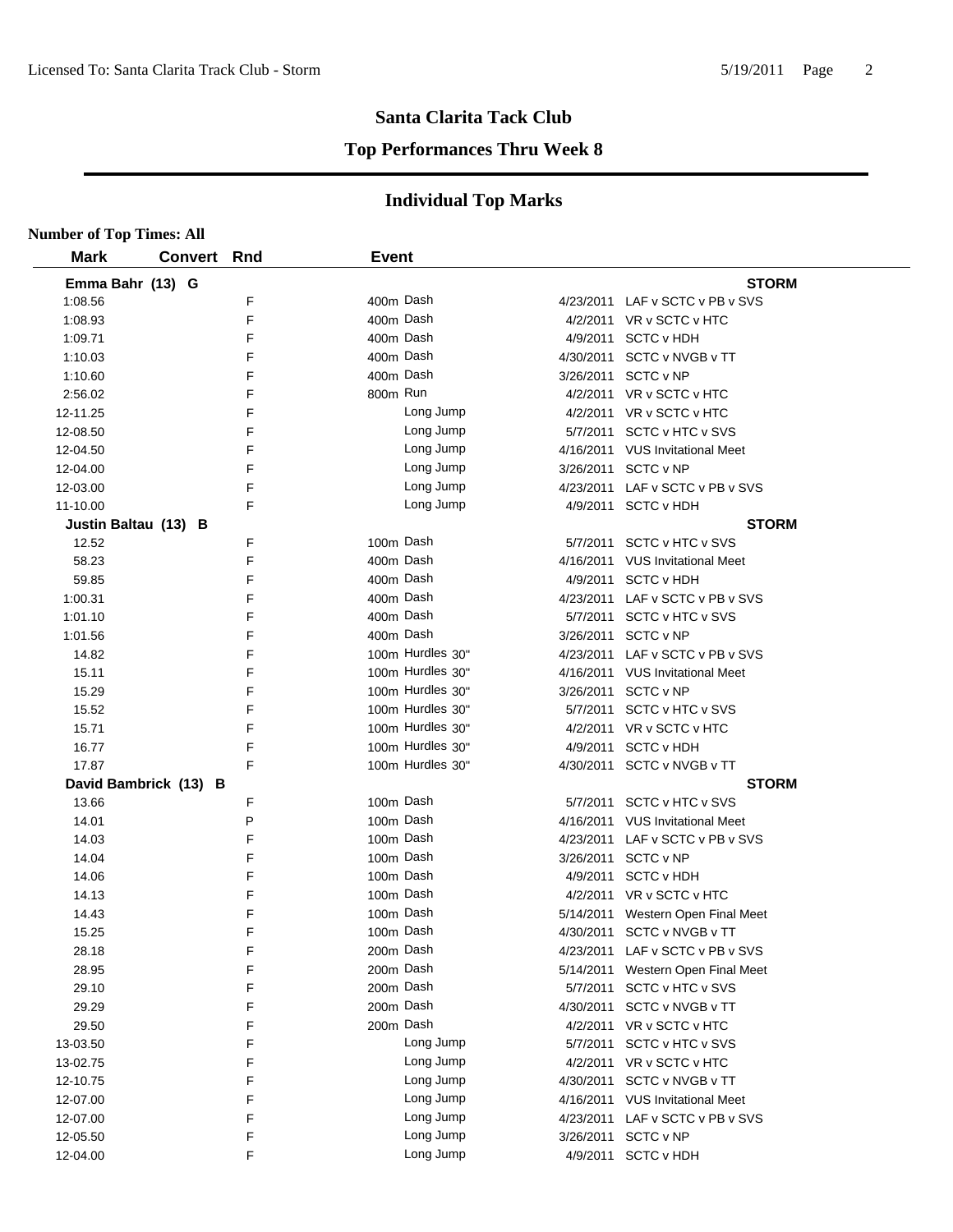#### **Top Performances Thru Week 8**

| <b>Number of Top Times: All</b> |                        |   |              |           |                                       |
|---------------------------------|------------------------|---|--------------|-----------|---------------------------------------|
| <b>Mark</b>                     | <b>Convert Rnd</b>     |   | <b>Event</b> |           |                                       |
|                                 | Makena Bambrick (12) G |   |              |           | <b>STORM</b>                          |
| 15.03                           |                        | F | 100m Dash    |           | 4/9/2011 SCTC v HDH                   |
| 15.48                           |                        | F | 100m Dash    | 3/26/2011 | SCTC v NP                             |
| 15.58                           |                        | F | 100m Dash    |           | 4/23/2011 LAF v SCTC v PB v SVS       |
| 15.68                           |                        | F | 100m Dash    |           | 4/2/2011 VR v SCTC v HTC              |
| 15.81                           |                        | F | 100m Dash    |           | 5/7/2011 SCTC v HTC v SVS             |
| 32.63                           |                        | F | 200m Dash    |           | 4/9/2011 SCTC v HDH                   |
| 32.77                           |                        | F | 200m Dash    |           | 4/23/2011 LAF v SCTC v PB v SVS       |
| 33.23                           |                        | F | 200m Dash    |           | 4/2/2011 VR v SCTC v HTC              |
| 34.57                           |                        | F | 200m Dash    |           | 5/7/2011 SCTC v HTC v SVS             |
| 1:13.81                         |                        | F | 400m Dash    |           | 5/7/2011 SCTC v HTC v SVS             |
| 1:14.66                         |                        | F | 400m Dash    |           | 4/2/2011 VR v SCTC v HTC              |
| 1:15.26                         |                        | F | 400m Dash    |           | 3/26/2011 SCTC v NP                   |
| 1:17.37                         |                        | F | 400m Dash    |           | 4/9/2011 SCTC v HDH                   |
|                                 | Johnathon Bay (13) B   |   |              |           | <b>STORM</b>                          |
| 2:26.15                         |                        | F | 800m Run     |           | 3/26/2011 SCTC v NP                   |
| 2:29.81                         |                        | F | 800m Run     |           | 4/2/2011 VR v SCTC v HTC              |
| 2:38.21                         |                        | F | 800m Run     |           | 4/9/2011 SCTC v HDH                   |
| 4:53.59                         |                        | F | 1500m Run    |           | 5/7/2011 SCTC v HTC v SVS             |
| 4:56.56                         |                        | F | 1500m Run    |           | 5/15/2011 Western League Championship |
| 4:58.10                         |                        | F | 1500m Run    |           | 3/26/2011 SCTC v NP                   |
| 4:58.52                         |                        | F | 1500m Run    |           | 4/23/2011 LAF v SCTC v PB v SVS       |
| 5:02.73                         |                        | F | 1500m Run    |           | 4/30/2011 SCTC v NVGB v TT            |
| 5:03.96                         |                        | F | 1500m Run    |           | 4/2/2011 VR v SCTC v HTC              |
| 10:27.40                        |                        | F | 3000m Run    |           | 5/15/2011 Western League Championship |
| 10:32.69                        |                        | F | 3000m Run    |           | 5/7/2011 SCTC v HTC v SVS             |
| 10:41.64                        |                        | F | 3000m Run    |           | 4/23/2011 LAF v SCTC v PB v SVS       |
| 10:46.80                        |                        | F | 3000m Run    |           | 4/2/2011 VR v SCTC v HTC              |
| 10:48.78                        |                        | F | 3000m Run    |           | 4/30/2011 SCTC v NVGB v TT            |
| 10:56.04                        |                        | F | 3000m Run    |           | 4/16/2011 VUS Invitational Meet       |
| 10:59.51                        |                        | F | 3000m Run    |           | 4/9/2011 SCTC v HDH                   |
| Jared Beaver (13) B             |                        |   |              |           | <b>STORM</b>                          |
| 2:57.08                         |                        | F | 800m Run     |           | 4/2/2011 VR v SCTC v HTC              |
| 3:02.40                         |                        | F | 800m Run     |           | 3/26/2011 SCTC v NP                   |
| 6:03.36                         |                        | F | 1500m Run    |           | 4/2/2011 VR v SCTC v HTC              |
| 6:21.59                         |                        | F | 1500m Run    |           | 3/26/2011 SCTC v NP                   |
| Blake Beeler (13) B             |                        |   |              |           | <b>STORM</b>                          |
| 28.37                           |                        | F | 200m Dash    |           | 3/26/2011 SCTC v NP                   |
| 29.09                           |                        | F | 200m Dash    |           | 4/2/2011 VR v SCTC v HTC              |
| 1:05.02                         |                        | F | 400m Dash    |           | 4/9/2011 SCTC v HDH                   |
| 1:05.86                         |                        | F | 400m Dash    |           | 4/2/2011 VR v SCTC v HTC              |
| 1:06.27                         |                        | F | 400m Dash    |           | 3/26/2011 SCTC v NP                   |
| 1:07.59                         |                        | F | 400m Dash    |           | 4/23/2011 LAF v SCTC v PB v SVS       |
| 2:35.82                         |                        | F | 800m Run     |           | 5/7/2011 SCTC v HTC v SVS             |
| 2:36.10                         |                        | F | 800m Run     |           | 4/23/2011 LAF v SCTC v PB v SVS       |
| 2:50.29                         |                        | F | 800m Run     |           | 4/30/2011 SCTC v NVGB v TT            |
| 2:52.22                         |                        | F | 800m Run     |           | 4/9/2011 SCTC v HDH                   |
|                                 | Tyler Bernstein (13) B |   |              |           | <b>STORM</b>                          |
|                                 |                        |   |              |           |                                       |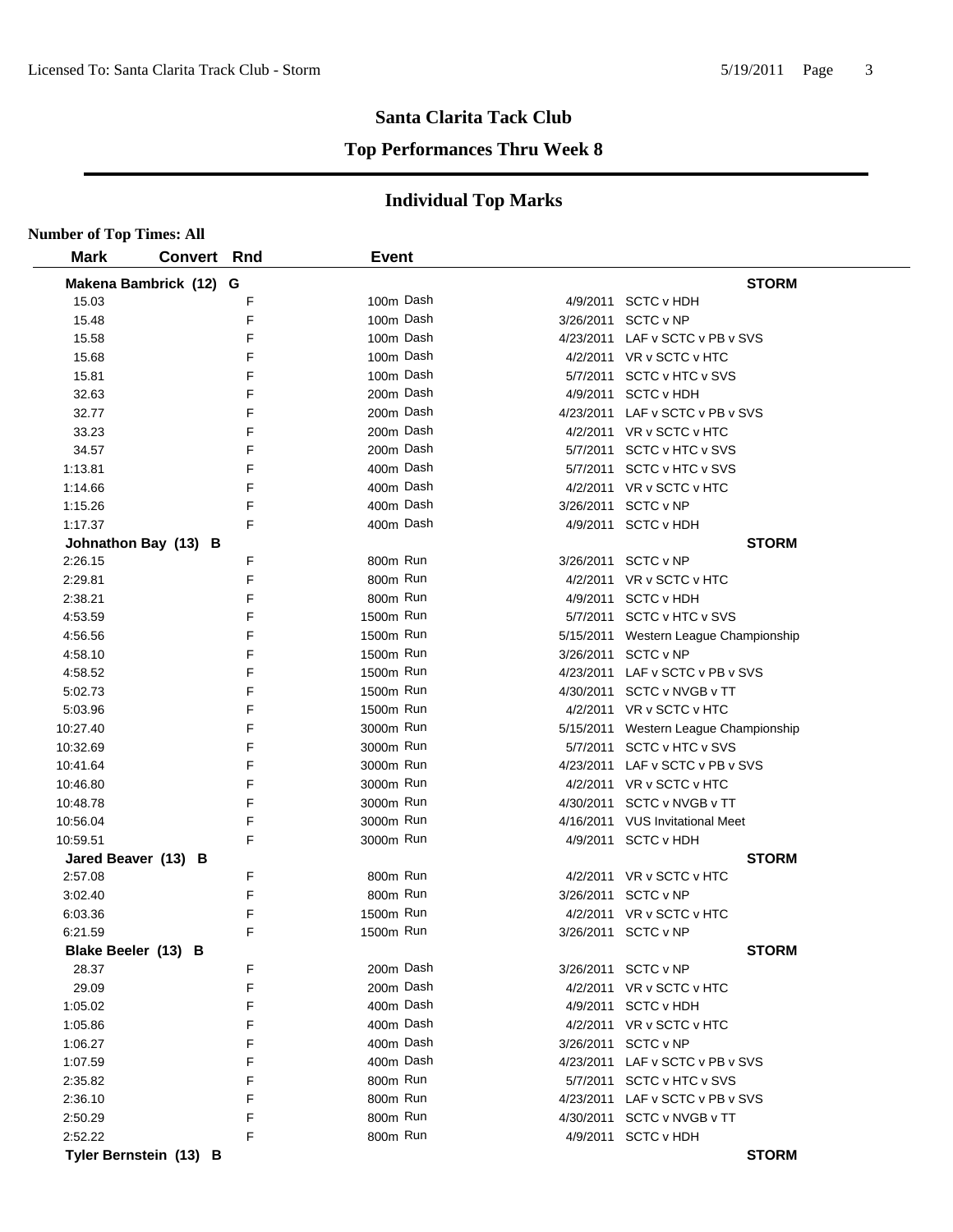#### **Top Performances Thru Week 8**

| <b>Number of Top Times: All</b> |                         |   |              |                  |           |                                   |
|---------------------------------|-------------------------|---|--------------|------------------|-----------|-----------------------------------|
| <b>Mark</b>                     | <b>Convert Rnd</b>      |   | <b>Event</b> |                  |           |                                   |
|                                 | Tyler Bernstein (13) B  |   |              |                  |           | <b>STORM</b>                      |
| 15.40                           |                         | F | 100m Dash    |                  |           | 3/26/2011 SCTC v NP               |
|                                 | Kaleb Branda (13) B     |   |              |                  |           | <b>STORM</b>                      |
| 1:06.92                         |                         | F | 400m Dash    |                  |           | 4/2/2011 VR v SCTC v HTC          |
| 1:08.58                         |                         | F | 400m Dash    |                  |           | 4/9/2011 SCTC v HDH               |
| 2:35.08                         |                         | F | 800m Run     |                  |           | 3/26/2011 SCTC v NP               |
| 2:35.74                         |                         | F | 800m Run     |                  |           | 4/23/2011 LAF v SCTC v PB v SVS   |
| 2:37.03                         |                         | F | 800m Run     |                  |           | 5/7/2011 SCTC v HTC v SVS         |
| 2:38.80                         |                         | F | 800m Run     |                  |           | 5/14/2011 Western Open Final Meet |
| 2:39.43                         |                         | F | 800m Run     |                  |           | 4/16/2011 VUS Invitational Meet   |
| 2:44.64                         |                         | F | 800m Run     |                  |           | 4/2/2011 VR v SCTC v HTC          |
| 2:48.19                         |                         | F | 800m Run     |                  |           | 4/9/2011 SCTC v HDH               |
| 2:48.27                         |                         | F | 800m Run     |                  |           | 4/30/2011 SCTC v NVGB v TT        |
| 5:26.84                         |                         | F | 1500m Run    |                  |           | 3/26/2011 SCTC v NP               |
| 5:29.07                         |                         | F | 1500m Run    |                  |           | 5/14/2011 Western Open Final Meet |
| 5:30.93                         |                         | F | 1500m Run    |                  |           | 5/7/2011 SCTC v HTC v SVS         |
| 5:37.89                         |                         | F | 1500m Run    |                  |           | 4/30/2011 SCTC v NVGB v TT        |
| 5:39.49                         |                         | F | 1500m Run    |                  |           | 4/2/2011 VR v SCTC v HTC          |
| 5:40.70                         |                         | F | 1500m Run    |                  |           | 4/23/2011 LAF v SCTC v PB v SVS   |
| 12:37.39                        |                         | F | 3000m Run    |                  |           | 4/16/2011 VUS Invitational Meet   |
| 12:37.97                        |                         | F | 3000m Run    |                  |           | 4/9/2011 SCTC v HDH               |
|                                 | Bryce Brauneisen (13) B |   |              |                  |           | <b>STORM</b>                      |
| 12:01.07                        |                         | F | 3000m Run    |                  |           | 3/26/2011 SCTC v NP               |
|                                 | Jenna Carrillo (13) G   |   |              |                  |           | <b>STORM</b>                      |
| 15.72                           |                         | Ρ | 100m Dash    |                  |           | 4/16/2011 VUS Invitational Meet   |
| 16.19                           |                         | F | 100m Dash    |                  |           | 3/26/2011 SCTC v NP               |
| 16.20                           |                         | F | 100m Dash    |                  |           | 4/2/2011 VR v SCTC v HTC          |
| 1:11.92                         |                         | F | 400m Dash    |                  |           | 4/2/2011 VR v SCTC v HTC          |
| 1:14.41                         |                         | F | 400m Dash    |                  |           | 3/26/2011 SCTC v NP               |
| 11-05.50                        |                         | F |              | Long Jump        |           | 4/16/2011 VUS Invitational Meet   |
| 11-03.00                        |                         | F |              | Long Jump        |           | 3/26/2011 SCTC v NP               |
| Austin Clyde (12) B             |                         |   |              |                  |           | <b>STORM</b>                      |
| 22.60                           |                         | F |              | 100m Hurdles 30" |           | 4/2/2011 VR v SCTC v HTC          |
| 23.04                           |                         | F |              | 100m Hurdles 30" |           | 5/14/2011 Western Open Final Meet |
| 23.23                           |                         | F |              | 100m Hurdles 30" |           | 5/7/2011 SCTC v HTC v SVS         |
| 4-02.00                         |                         | F |              | High Jump        |           | 5/14/2011 Western Open Final Meet |
| 4-02.00                         |                         | F |              | High Jump        |           | 5/7/2011 SCTC v HTC v SVS         |
| 4-00.00                         |                         | F |              | High Jump        |           | 4/30/2011 SCTC v NVGB v TT        |
| 4-00.00                         |                         | F |              | High Jump        |           | 4/2/2011 VR v SCTC v HTC          |
| 3-08.00                         |                         | F |              | High Jump        | 3/26/2011 | SCTC v NP                         |
| 9-05.50                         |                         | F |              | Long Jump        |           | 3/26/2011 SCTC v NP               |
| 23-00.00                        |                         | F |              | Shot Put4 kg.    |           | 5/14/2011 Western Open Final Meet |
| 22-09.50                        |                         | F |              | Shot Put4 ka.    |           | 4/30/2011 SCTC v NVGB v TT        |
| 21-11.25                        |                         | F |              | Shot Put4 ka.    |           | 3/26/2011 SCTC v NP               |
| 21-10.00                        |                         | F |              | Shot Put4 kg.    |           | 4/2/2011 VR v SCTC v HTC          |
| 20-07.00                        |                         | F |              | Shot Put4 kg.    |           | 5/7/2011 SCTC v HTC v SVS         |
|                                 | Amanda Dal Soglio (13)  | G |              |                  |           | <b>STORM</b>                      |
| 16.86                           |                         | F | 100m Dash    |                  |           | 3/26/2011 SCTC v NP               |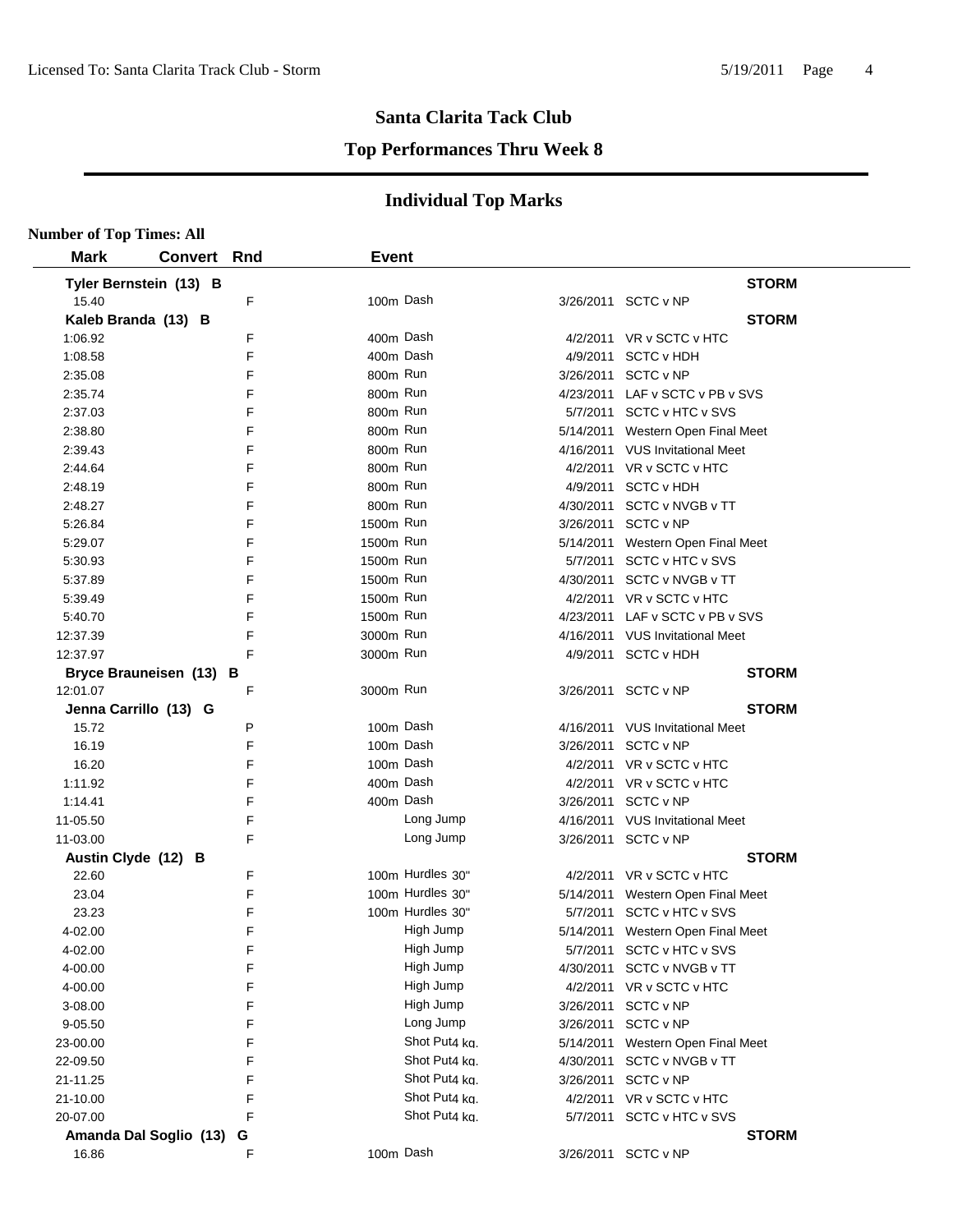#### **Top Performances Thru Week 8**

| <b>Number of Top Times: All</b> |                    |   |              |           |           |                                       |
|---------------------------------|--------------------|---|--------------|-----------|-----------|---------------------------------------|
| <b>Mark</b>                     | <b>Convert Rnd</b> |   | <b>Event</b> |           |           |                                       |
| Amanda Dal Soglio (13) G        |                    |   |              |           |           | <b>STORM</b>                          |
| 16.89                           |                    | P |              | 100m Dash |           | 4/16/2011 VUS Invitational Meet       |
| 16.98                           |                    | F |              | 100m Dash | 5/14/2011 | Western Open Final Meet               |
| 17.23                           |                    | F |              | 100m Dash |           | 4/2/2011 VR v SCTC v HTC              |
| 36.42                           |                    | F |              | 200m Dash | 3/26/2011 | SCTC v NP                             |
| 3:24.89                         |                    | F | 800m Run     |           |           | 4/2/2011 VR v SCTC v HTC              |
| Tynan Daley (14) B              |                    |   |              |           |           | <b>STORM</b>                          |
| 1:01.15                         |                    | F |              | 400m Dash |           | 4/2/2011 VR v SCTC v HTC              |
| 1:01.83                         |                    | F |              | 400m Dash |           | 3/26/2011 SCTC v NP                   |
| 2:22.79                         |                    | F | 800m Run     |           | 4/9/2011  | <b>SCTC v HDH</b>                     |
| 2:27.07                         |                    | F | 800m Run     |           |           | 5/7/2011 SCTC v HTC v SVS             |
| 4:56.51                         |                    | F | 1500m Run    |           |           | 5/7/2011 SCTC v HTC v SVS             |
| 5:23.81                         |                    | F | 1500m Run    |           |           | 4/30/2011 SCTC v NVGB v TT            |
| 4-06.00                         |                    | F |              | High Jump |           | 4/2/2011 VR v SCTC v HTC              |
| 4-06.00                         |                    | F |              | High Jump |           | 5/7/2011 SCTC v HTC v SVS             |
| 4-04.00                         |                    | F |              | High Jump | 4/9/2011  | <b>SCTC v HDH</b>                     |
| 4-04.00                         |                    | F |              | High Jump | 3/26/2011 | SCTC v NP                             |
| 4-02.00                         |                    | F |              | High Jump |           | 4/30/2011 SCTC v NVGB v TT            |
| Kyle Davis (12) B               |                    |   |              |           |           | <b>STORM</b>                          |
| 1:10.13                         |                    | F | 400m Dash    |           |           | 4/2/2011 VR v SCTC v HTC              |
| 2:51.05                         |                    | F | 800m Run     |           |           | 4/16/2011 VUS Invitational Meet       |
| 2:51.56                         |                    | F | 800m Run     |           |           | 4/2/2011 VR v SCTC v HTC              |
| 2:53.02                         |                    | F | 800m Run     |           | 4/30/2011 | SCTC v NVGB v TT                      |
| 2:53.99                         |                    | F | 800m Run     |           | 3/26/2011 | SCTC v NP                             |
| 2:54.66                         |                    | F | 800m Run     |           | 4/9/2011  | <b>SCTC v HDH</b>                     |
| 5:45.28                         |                    | F | 1500m Run    |           | 4/9/2011  | <b>SCTC v HDH</b>                     |
| 6:03.26                         |                    | F | 1500m Run    |           | 3/26/2011 | SCTC v NP                             |
| 13:02.64                        |                    | F | 3000m Run    |           |           | 4/16/2011 VUS Invitational Meet       |
| Ryan A Davis (13) B             |                    |   |              |           |           | <b>STORM</b>                          |
| 2:30.36                         |                    | F | 800m Run     |           | 3/26/2011 | SCTC v NP                             |
| 2:31.20                         |                    | F | 800m Run     |           |           | 4/23/2011 LAF v SCTC v PB v SVS       |
| 2:31.22                         |                    | F | 800m Run     |           |           | 4/16/2011 VUS Invitational Meet       |
| 2:33.38                         |                    | F | 800m Run     |           |           | 5/7/2011 SCTC v HTC v SVS             |
| 2:34.69                         |                    | F | 800m Run     |           | 4/30/2011 | SCTC v NVGB v TT                      |
| 2:36.14                         |                    | F | 800m Run     |           |           | 4/2/2011 VR v SCTC v HTC              |
| 4:56.80                         |                    | F | 1500m Run    |           |           | 5/7/2011 SCTC v HTC v SVS             |
| 5:03.79                         |                    | F | 1500m Run    |           |           | 4/30/2011 SCTC v NVGB v TT            |
| 5:05.21                         |                    | F | 1500m Run    |           |           | 4/23/2011 LAF v SCTC v PB v SVS       |
| 5:07.23                         |                    | F | 1500m Run    |           |           | 4/2/2011 VR v SCTC v HTC              |
| 5:08.78                         |                    | F | 1500m Run    |           |           | 3/26/2011 SCTC v NP                   |
| 5:10.79                         |                    | F | 1500m Run    |           | 5/15/2011 | Western League Championship           |
| 10:37.28                        |                    | F | 3000m Run    |           | 4/23/2011 | LAF v SCTC v PB v SVS                 |
| 10:46.16                        |                    | F | 3000m Run    |           |           | 5/15/2011 Western League Championship |
| 10:55.20                        |                    | F | 3000m Run    |           |           | 4/2/2011 VR v SCTC v HTC              |
| 10:56.28                        |                    | F | 3000m Run    |           |           | 4/16/2011 VUS Invitational Meet       |
| 11:02.73                        |                    | F | 3000m Run    |           | 4/9/2011  | <b>SCTC v HDH</b>                     |
| 11:06.43                        |                    | F | 3000m Run    |           |           | 3/26/2011 SCTC v NP                   |
| Ally Ebner (12) G               |                    |   |              |           |           | <b>STORM</b>                          |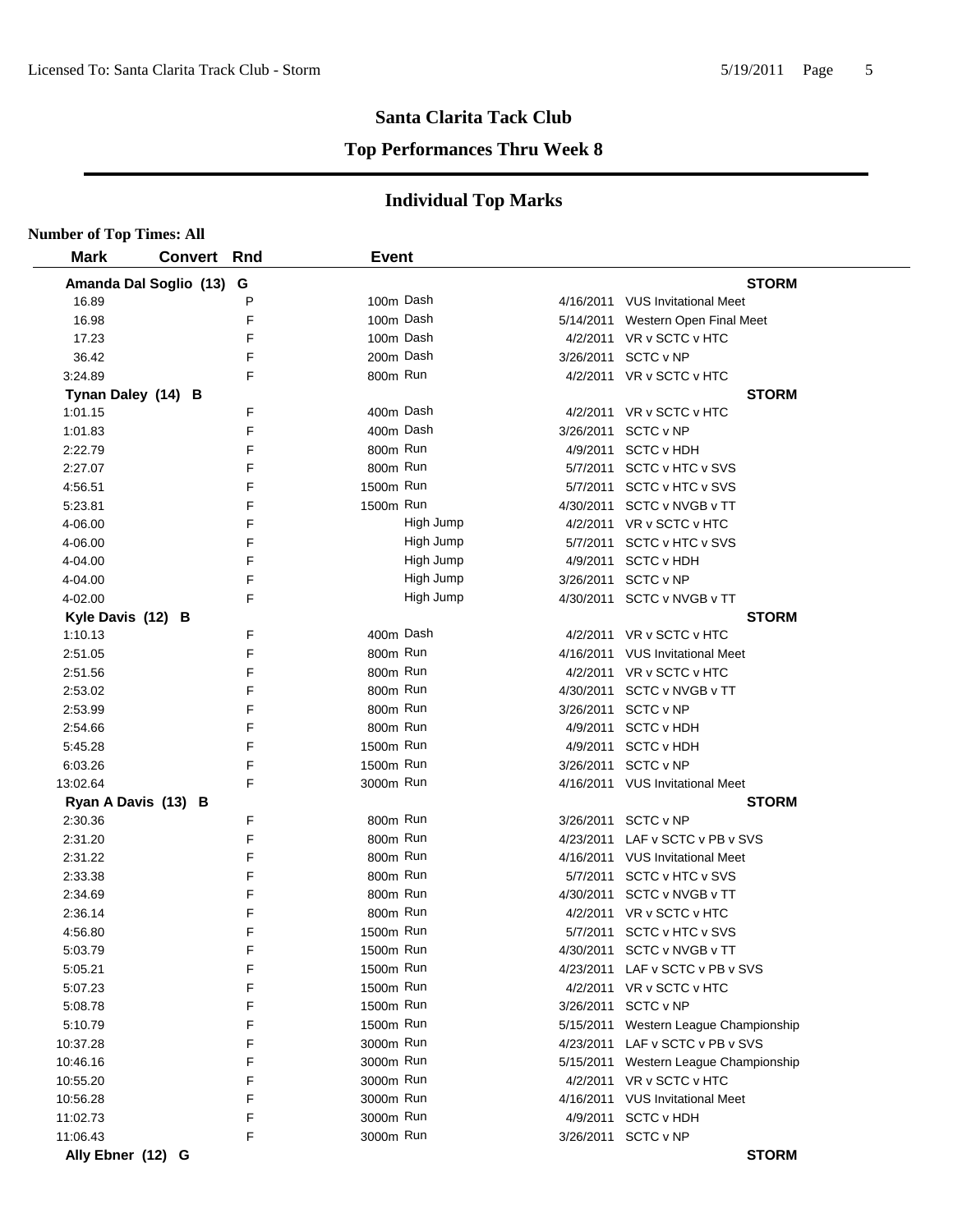#### **Top Performances Thru Week 8**

| <b>Number of Top Times: All</b> |                        |     |              |           |           |                                       |
|---------------------------------|------------------------|-----|--------------|-----------|-----------|---------------------------------------|
| <b>Mark</b>                     | <b>Convert</b>         | Rnd | <b>Event</b> |           |           |                                       |
| Ally Ebner (12) G               |                        |     |              |           |           | <b>STORM</b>                          |
| 16.46                           |                        | F   | 100m Dash    |           |           | 5/7/2011 SCTC v HTC v SVS             |
| 16.50                           |                        | F   | 100m Dash    |           |           | 4/23/2011 LAF v SCTC v PB v SVS       |
| 16.64                           |                        | F   | 100m Dash    |           |           | 4/2/2011 VR v SCTC v HTC              |
| 16.78                           |                        | F   | 100m Dash    |           |           | 4/9/2011 SCTC v HDH                   |
| 16.99                           |                        | F   | 100m Dash    |           |           | 4/30/2011 SCTC v NVGB v TT            |
| 9-06.00                         |                        | F   |              | Long Jump |           | 4/9/2011 SCTC v HDH                   |
| $9 - 02.00$                     |                        | F   |              | Long Jump |           | 5/7/2011 SCTC v HTC v SVS             |
| 8-09.25                         |                        | F   |              | Long Jump |           | 4/2/2011 VR v SCTC v HTC              |
| 8-00.50                         |                        | F   |              | Long Jump |           | 4/23/2011 LAF v SCTC v PB v SVS       |
|                                 | Vanessa Edwards (14) G |     |              |           |           | <b>STORM</b>                          |
| 13.58                           |                        | F   | 100m Dash    |           |           | 4/9/2011 SCTC v HDH                   |
| 13.71                           |                        | F   | 100m Dash    |           |           | 4/23/2011 LAF v SCTC v PB v SVS       |
| 13.71                           |                        | F   | 100m Dash    |           |           | 5/15/2011 Western League Championship |
| 13.92                           |                        | F   | 100m Dash    |           |           | 3/26/2011 SCTC v NP                   |
| 14.00                           |                        | F   | 100m Dash    |           |           | 5/7/2011 SCTC v HTC v SVS             |
| 30.30                           |                        | F   | 200m Dash    |           |           | 4/9/2011 SCTC v HDH                   |
| 30.50                           |                        | F   | 200m Dash    |           |           | 4/23/2011 LAF v SCTC v PB v SVS       |
| 32.73                           |                        | F   | 200m Dash    |           |           | 5/7/2011 SCTC v HTC v SVS             |
| 13-05.00                        |                        | F   |              | Long Jump |           | 5/15/2011 Western League Championship |
| 12-11.00                        |                        | F   |              | Long Jump |           | 3/26/2011 SCTC v NP                   |
| 12-10.50                        |                        | F   |              | Long Jump |           | 5/7/2011 SCTC v HTC v SVS             |
| 12-06.00                        |                        | F   |              | Long Jump |           | 4/9/2011 SCTC v HDH                   |
| 11-10.50                        |                        | F   |              | Long Jump |           | 4/23/2011 LAF v SCTC v PB v SVS       |
|                                 | Austin Fischer (13) B  |     |              |           |           | <b>STORM</b>                          |
| 10:59.31                        |                        | F   | 3000m Run    |           |           | 5/15/2011 Western League Championship |
| 11:08.95                        |                        | F   | 3000m Run    |           |           | 5/7/2011 SCTC v HTC v SVS             |
| 11:19.25                        |                        | F   | 3000m Run    |           |           | 4/23/2011 LAF v SCTC v PB v SVS       |
| 11:30.99                        |                        | F   | 3000m Run    |           |           | 4/16/2011 VUS Invitational Meet       |
| 11:43.13                        |                        | F   | 3000m Run    |           |           | 4/30/2011 SCTC v NVGB v TT            |
| 11:52.26                        |                        | F   | 3000m Run    |           |           | 4/9/2011 SCTC v HDH                   |
|                                 | Ryan Fitzgerald (12) B |     |              |           |           | <b>STORM</b>                          |
| 14.91                           |                        | F   | 100m Dash    |           |           | 5/7/2011 SCTC v HTC v SVS             |
| 14.94                           |                        | P   | 100m Dash    |           |           | 4/16/2011 VUS Invitational Meet       |
| 15.18                           |                        | F   | 100m Dash    |           |           | 4/9/2011 SCTC v HDH                   |
| 15.19                           |                        | F   | 100m Dash    |           | 3/26/2011 | SCTC v NP                             |
| 15.35                           |                        | F   | 100m Dash    |           | 4/23/2011 | LAF v SCTC v PB v SVS                 |
| 15.54                           |                        | F   | 100m Dash    |           |           | 4/2/2011 VR v SCTC v HTC              |
| 15.87                           |                        | F   | 100m Dash    |           | 4/30/2011 | SCTC v NVGB v TT                      |
| 31.29                           |                        | F   | 200m Dash    |           | 4/9/2011  | <b>SCTC v HDH</b>                     |
| 31.55                           |                        | F   | 200m Dash    |           |           | 5/7/2011 SCTC v HTC v SVS             |
| 32.27                           |                        | F   | 200m Dash    |           | 4/2/2011  | VR v SCTC v HTC                       |
| 32.37                           |                        | F   | 200m Dash    |           | 3/26/2011 | SCTC v NP                             |
| 32.42                           |                        | F   | 200m Dash    |           |           | 4/30/2011 SCTC v NVGB v TT            |
| 1:11.25                         |                        | F   | 400m Dash    |           |           | 4/2/2011 VR v SCTC v HTC              |
| 13-04.75                        |                        | F   |              | Long Jump |           | 5/7/2011 SCTC v HTC v SVS             |
| 11-09.00                        |                        | F   |              | Long Jump |           | 4/9/2011 SCTC v HDH                   |
| 11-03.00                        |                        | F   |              | Long Jump |           | 3/26/2011 SCTC v NP                   |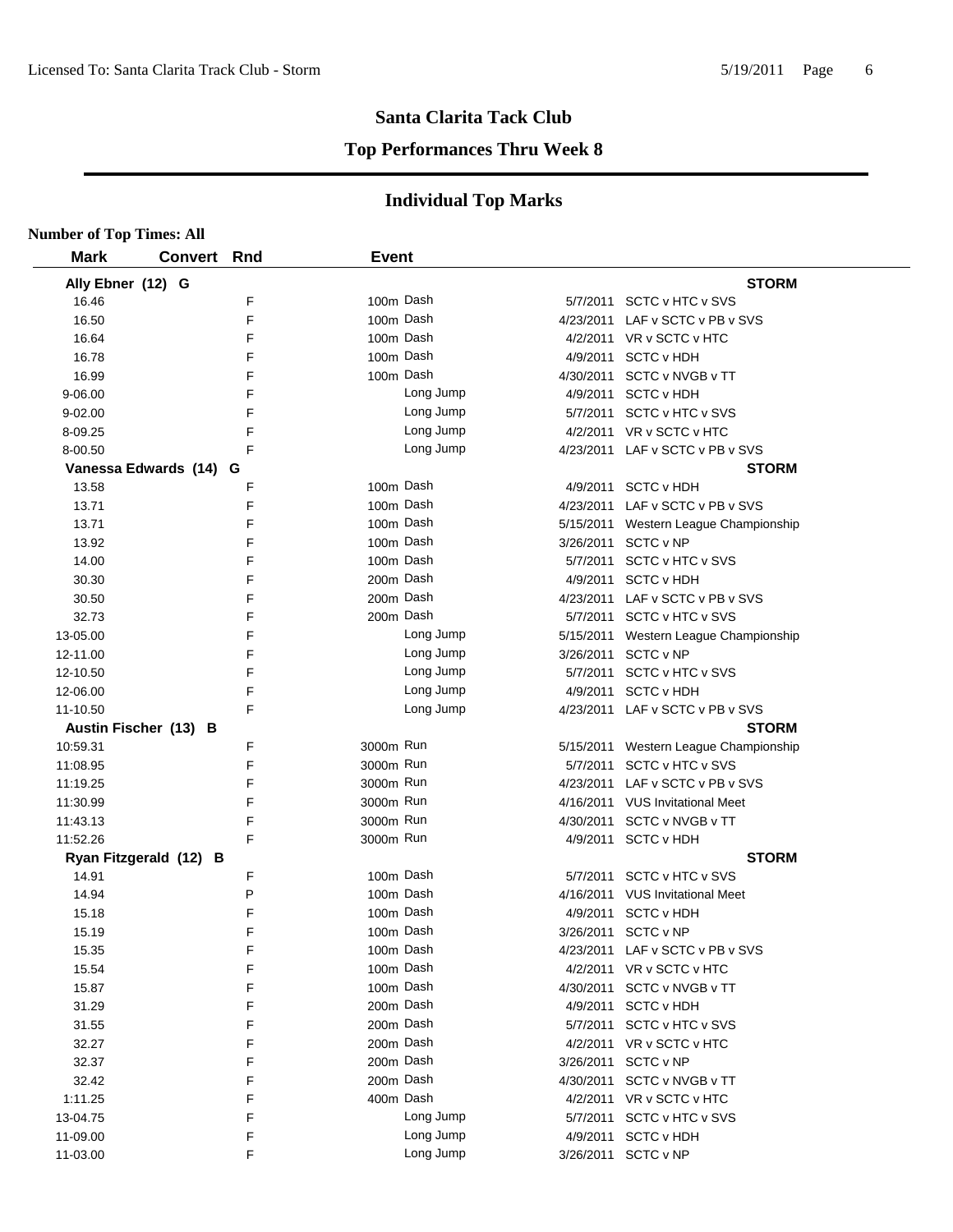#### **Top Performances Thru Week 8**

| <b>Number of Top Times: All</b> |                                 |        |                        |                  |           |                                                                      |
|---------------------------------|---------------------------------|--------|------------------------|------------------|-----------|----------------------------------------------------------------------|
| <b>Mark</b>                     | <b>Convert Rnd</b>              |        | <b>Event</b>           |                  |           |                                                                      |
| Ryan Fitzgerald (12) B          |                                 |        |                        |                  |           | <b>STORM</b>                                                         |
| 10-11.25                        |                                 | F      |                        | Long Jump        |           | 4/30/2011 SCTC v NVGB v TT                                           |
| Justin Gagnon (13) B            |                                 |        |                        |                  |           | <b>STORM</b>                                                         |
| 14.73                           |                                 | F      | 100m Dash              |                  |           | 3/26/2011 SCTC v NP                                                  |
| 15.21                           |                                 | F      | 100m Dash              |                  |           | 4/30/2011 SCTC v NVGB v TT                                           |
| 19.09                           |                                 | F      |                        | 100m Hurdles 30" |           | 3/26/2011 SCTC v NP                                                  |
| Hannah Gandara (13) G           |                                 |        |                        |                  |           | <b>STORM</b>                                                         |
| 16.80                           |                                 | F      | 100m Dash              |                  |           | 4/9/2011 SCTC v HDH                                                  |
| 16.83                           |                                 | F      | 100m Dash              |                  |           | 4/23/2011 LAF v SCTC v PB v SVS                                      |
| 17.06                           |                                 | F      | 100m Dash              |                  |           | 3/26/2011 SCTC v NP                                                  |
| 17.41                           |                                 | F      | 100m Dash              |                  |           | 5/7/2011 SCTC v HTC v SVS                                            |
| 35.45                           |                                 | F      | 200m Dash              |                  |           | 5/7/2011 SCTC v HTC v SVS                                            |
| 35.73                           |                                 | F      | 200m Dash              |                  |           | 4/9/2011 SCTC v HDH                                                  |
| 36.36                           |                                 | F      | 200m Dash              |                  |           | 3/26/2011 SCTC v NP                                                  |
| 37.63                           |                                 | F      | 200m Dash              |                  |           | 4/23/2011 LAF v SCTC v PB v SVS                                      |
|                                 | Amber Gatewood (12) G           |        |                        |                  |           | <b>STORM</b>                                                         |
| 15.23                           |                                 | F      | 100m Dash              |                  |           | 5/14/2011 Western Open Final Meet                                    |
| 15.43                           |                                 | F      | 100m Dash              |                  |           | 3/26/2011 SCTC v NP                                                  |
| 31.02                           |                                 | F      | 200m Dash              |                  |           | 4/23/2011 LAF v SCTC v PB v SVS                                      |
| 31.76                           |                                 | F      | 200m Dash              |                  |           | 5/14/2011 Western Open Final Meet                                    |
| 31.98                           |                                 | F      | 200m Dash              |                  |           | 4/9/2011 SCTC v HDH                                                  |
| 32.56                           |                                 | F      | 200m Dash              |                  |           | 4/16/2011 VUS Invitational Meet                                      |
| 32.80                           |                                 | F      | 200m Dash              |                  |           | 3/26/2011 SCTC v NP                                                  |
| 33.22                           |                                 | F      | 200m Dash              |                  |           | 4/2/2011 VR v SCTC v HTC                                             |
| 34.80                           |                                 | F      | 200m Dash              |                  |           | 4/30/2011 SCTC v NVGB v TT                                           |
| 1:11.55                         |                                 | F      | 400m Dash              |                  |           | 4/23/2011 LAF v SCTC v PB v SVS                                      |
| 1:11.91                         |                                 | F      | 400m Dash              |                  |           | 4/16/2011 VUS Invitational Meet                                      |
| 1:12.32                         |                                 | F      | 400m Dash              |                  |           | 4/30/2011 SCTC v NVGB v TT                                           |
| 1:12.51                         |                                 | F      | 400m Dash              |                  |           | 5/7/2011 SCTC v HTC v SVS                                            |
| 1:12.95                         |                                 | F      | 400m Dash              |                  |           | 4/9/2011 SCTC v HDH                                                  |
| 1:14.00                         |                                 | F      | 400m Dash              |                  |           | 4/2/2011 VR v SCTC v HTC                                             |
| 1:14.15                         |                                 | F      | 400m Dash              |                  |           | 5/14/2011 Western Open Final Meet                                    |
| Bellina Guerra (12) G           |                                 |        |                        |                  |           | <b>STORM</b>                                                         |
| 15.77                           |                                 | F<br>F | 100m Dash<br>100m Dash |                  |           | 4/9/2011 SCTC v HDH                                                  |
| 15.81                           |                                 |        | 100m Dash              |                  |           | 3/26/2011 SCTC v NP                                                  |
| 15.92                           |                                 | P<br>F | 100m Dash              |                  |           | 4/16/2011 VUS Invitational Meet                                      |
| 15.93                           |                                 | F      | 100m Dash              |                  |           | 5/7/2011 SCTC v HTC v SVS                                            |
| 16.01<br>16.02                  |                                 | F      | 100m Dash              |                  |           | 4/2/2011 VR v SCTC v HTC                                             |
| 33.02                           |                                 | F      | 200m Dash              |                  |           | 5/14/2011 Western Open Final Meet<br>4/9/2011 SCTC v HDH             |
|                                 |                                 | F      | 200m Dash              |                  |           |                                                                      |
| 33.58<br>33.59                  |                                 | F      | 200m Dash              |                  |           | 4/2/2011 VR v SCTC v HTC                                             |
| 33.70                           |                                 | F      | 200m Dash              |                  |           | 5/14/2011 Western Open Final Meet<br>4/16/2011 VUS Invitational Meet |
| 34.87                           |                                 | F      | 200m Dash              |                  |           | 5/7/2011 SCTC v HTC v SVS                                            |
|                                 | Jannell Hayes-De La Nuez (13) G |        |                        |                  |           | <b>STORM</b>                                                         |
| 14.47                           |                                 | F      | 100m Dash              |                  | 3/26/2011 | SCTC v NP                                                            |
| 14.56                           |                                 | F      | 100m Dash              |                  | 4/9/2011  | <b>SCTC v HDH</b>                                                    |
| 14.68                           |                                 | F      | 100m Dash              |                  |           | 4/23/2011 LAF v SCTC v PB v SVS                                      |
|                                 |                                 |        |                        |                  |           |                                                                      |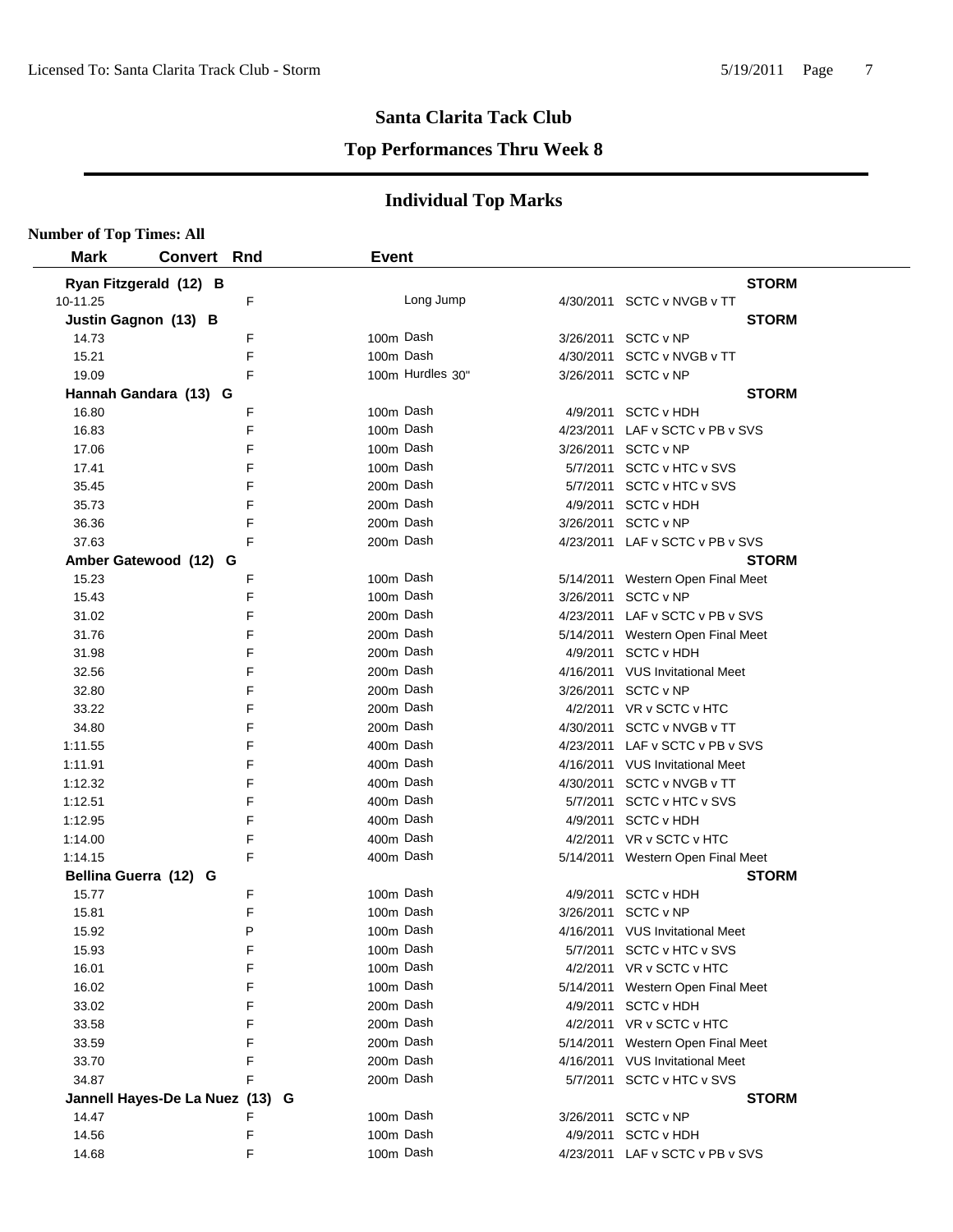### **Top Performances Thru Week 8**

| <b>Number of Top Times: All</b> |                                 |   |              |               |          |                                       |
|---------------------------------|---------------------------------|---|--------------|---------------|----------|---------------------------------------|
| <b>Mark</b>                     | Convert Rnd                     |   | <b>Event</b> |               |          |                                       |
|                                 | Jannell Hayes-De La Nuez (13) G |   |              |               |          | <b>STORM</b>                          |
| 14.84                           |                                 | F |              | 100m Dash     |          | 4/2/2011 VR v SCTC v HTC              |
| 14.87                           |                                 | P |              | 100m Dash     |          | 4/16/2011 VUS Invitational Meet       |
| 31.12                           |                                 | F |              | 200m Dash     |          | 4/16/2011 VUS Invitational Meet       |
| 31.16                           |                                 | F |              | 200m Dash     |          | 4/9/2011 SCTC v HDH                   |
| 31.22                           |                                 | F |              | 200m Dash     |          | 4/2/2011 VR v SCTC v HTC              |
| 1:06.60                         |                                 | F |              | 400m Dash     |          | 5/15/2011 Western League Championship |
| 1:07.55                         |                                 | F |              | 400m Dash     |          | 5/7/2011 SCTC v HTC v SVS             |
| 1:07.86                         |                                 | F |              | 400m Dash     |          | 4/23/2011 LAF v SCTC v PB v SVS       |
|                                 | Abraham Jubran (13) B           |   |              |               |          | <b>STORM</b>                          |
| 14.05                           |                                 | F |              | 100m Dash     |          | 3/26/2011 SCTC v NP                   |
| 11-08.75                        |                                 | F |              | Long Jump     |          | 3/26/2011 SCTC v NP                   |
| 34-08.00                        |                                 | F |              | Shot Put4 kg. |          | 5/15/2011 Western League Championship |
| 32-06.00                        |                                 | F |              | Shot Put4 kg. |          | 5/7/2011 SCTC v HTC v SVS             |
| 32-01.00                        |                                 | F |              | Shot Put4 kg. |          | 4/9/2011 SCTC v HDH                   |
| 30-02.00                        |                                 | F |              | Shot Put4 kg. |          | 3/26/2011 SCTC v NP                   |
| Alex Koek (12) B                |                                 |   |              |               |          | <b>STORM</b>                          |
| 17.93                           |                                 | F |              | 100m Dash     |          | 4/23/2011 LAF v SCTC v PB v SVS       |
| 7-06.00                         |                                 | F |              | Long Jump     |          | 4/23/2011 LAF v SCTC v PB v SVS       |
| 17-07.00                        |                                 | F |              | Shot Put4 kg. |          | 4/23/2011 LAF v SCTC v PB v SVS       |
|                                 | Christopher Kojin (12) B        |   |              |               |          | <b>STORM</b>                          |
| 13.26                           |                                 | F |              | 100m Dash     |          | 3/26/2011 SCTC v NP                   |
| 13.32                           |                                 | F |              | 100m Dash     |          | 5/7/2011 SCTC v HTC v SVS             |
| 13.53                           |                                 | F |              | 100m Dash     | 4/9/2011 | <b>SCTC v HDH</b>                     |
| 13.90                           |                                 | F |              | 100m Dash     |          | 4/23/2011 LAF v SCTC v PB v SVS       |
| 27.74                           |                                 | F |              | 200m Dash     |          | 5/7/2011 SCTC v HTC v SVS             |
| 27.95                           |                                 | F |              | 200m Dash     |          | 4/23/2011 LAF v SCTC v PB v SVS       |
| 28.30                           |                                 | F |              | 200m Dash     | 4/9/2011 | <b>SCTC v HDH</b>                     |
| 28.34                           |                                 | F |              | 200m Dash     |          | 3/26/2011 SCTC v NP                   |
|                                 | Jack Le Berthon (13) B          |   |              |               |          | <b>STORM</b>                          |
| 13.44                           |                                 | F |              | 100m Dash     |          | 4/2/2011 VR v SCTC v HTC              |
| 13.45                           |                                 | F |              | 100m Dash     |          | 4/9/2011 SCTC v HDH                   |
| 13.47                           |                                 | F |              | 100m Dash     |          | 5/7/2011 SCTC v HTC v SVS             |
| 14.11                           |                                 | P |              | 100m Dash     |          | 4/16/2011 VUS Invitational Meet       |
| 14.17                           |                                 | F |              | 100m Dash     |          | 4/30/2011 SCTC v NVGB v TT            |
| 28.15                           |                                 | F |              | 200m Dash     |          | 5/7/2011 SCTC v HTC v SVS             |
| 14-07.00                        |                                 | F |              | Long Jump     |          | 5/7/2011 SCTC v HTC v SVS             |
| 14-04.00                        |                                 | F |              | Long Jump     |          | 4/23/2011 LAF v SCTC v PB v SVS       |
| 13-11.75                        |                                 | F |              | Long Jump     |          | 4/30/2011 SCTC v NVGB v TT            |
| 13-03.00                        |                                 | F |              | Long Jump     |          | 4/16/2011 VUS Invitational Meet       |
| 12-10.50                        |                                 | F |              | Long Jump     |          | 4/2/2011 VR v SCTC v HTC              |
| 12-00.00                        |                                 | F |              | Long Jump     |          | 4/9/2011 SCTC v HDH                   |
|                                 | Sean Leavins (12) B             |   |              |               |          | <b>STORM</b>                          |
| 15.71                           |                                 | F |              | 100m Dash     |          | 3/26/2011 SCTC v NP                   |
| 16.05                           |                                 | F |              | 100m Dash     |          | 4/23/2011 LAF v SCTC v PB v SVS       |
| 16.23                           |                                 | F |              | 100m Dash     |          | 4/9/2011 SCTC v HDH                   |
| 35.20                           |                                 | F |              | 200m Dash     |          | 3/26/2011 SCTC v NP                   |
| 35.81                           |                                 | F |              | 200m Dash     |          | 4/23/2011 LAF v SCTC v PB v SVS       |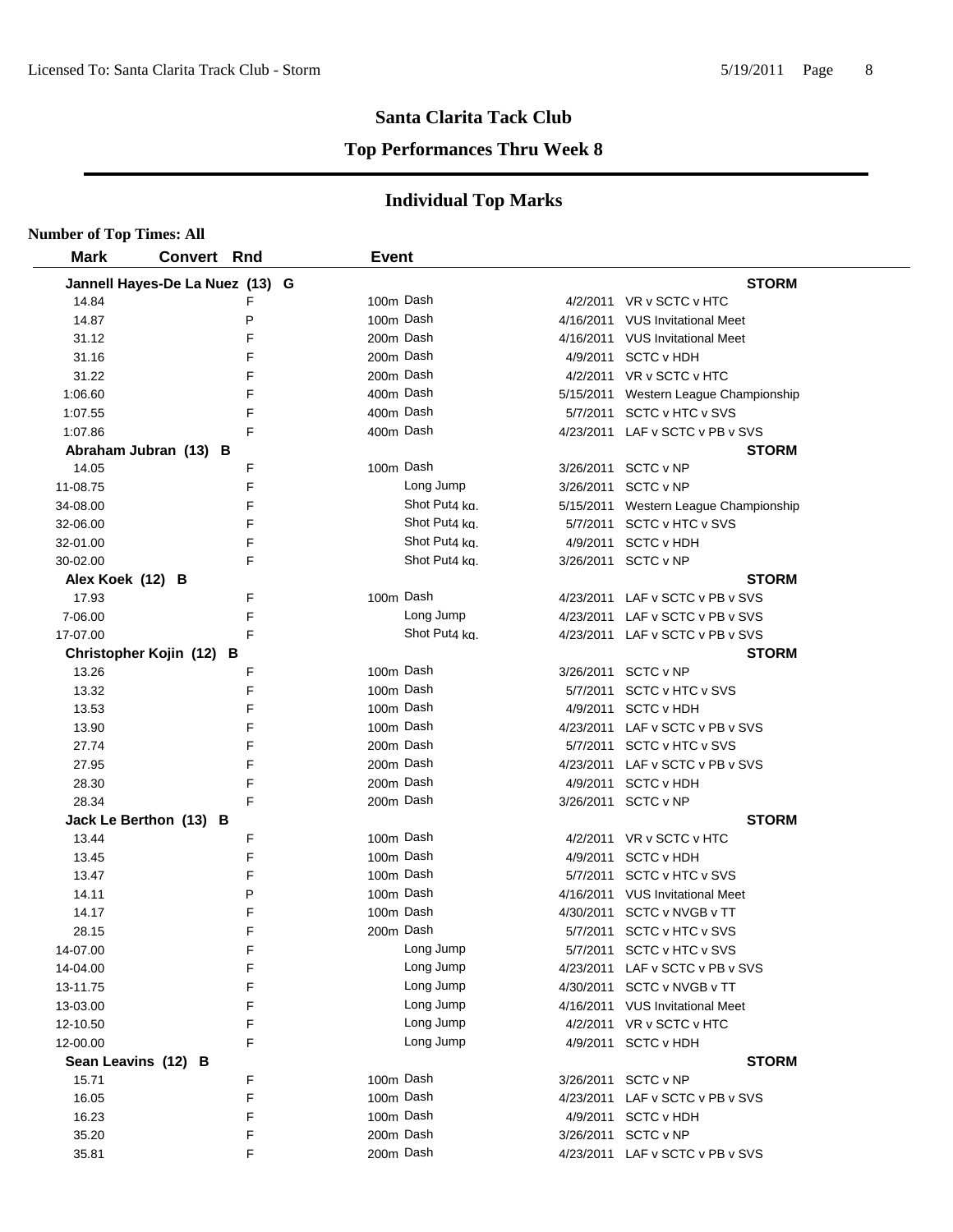#### **Top Performances Thru Week 8**

| <b>Number of Top Times: All</b> |                       |   |              |                           |                                       |
|---------------------------------|-----------------------|---|--------------|---------------------------|---------------------------------------|
| <b>Mark</b>                     | <b>Convert Rnd</b>    |   | <b>Event</b> |                           |                                       |
|                                 | Sean Leavins (12) B   |   |              |                           | <b>STORM</b>                          |
| 36.79                           |                       | F |              | 200m Dash                 | 4/9/2011 SCTC v HDH                   |
|                                 | Rachel Lipman (14) G  |   |              |                           | <b>STORM</b>                          |
| 14.25                           |                       | F |              | 100m Dash                 | 5/7/2011 SCTC v HTC v SVS             |
| 14.27                           |                       | F |              | 100m Dash                 | 5/14/2011 Western Open Final Meet     |
| 14.33                           |                       | F |              | 100m Dash                 | 4/23/2011 LAF v SCTC v PB v SVS       |
| 29.88                           |                       | F |              | 200m Dash                 | 4/23/2011 LAF v SCTC v PB v SVS       |
| 30.09                           |                       | F |              | 200m Dash                 | 5/7/2011 SCTC v HTC v SVS             |
| 1:08.80                         |                       | F |              | 400m Dash                 | 5/14/2011 Western Open Final Meet     |
| 1:09.63                         |                       | F |              | 400m Dash                 | 4/23/2011 LAF v SCTC v PB v SVS       |
| 1:14.61                         |                       | F |              | 400m Dash                 | 3/26/2011 SCTC v NP                   |
|                                 | Makaila Lopez (14) G  |   |              |                           | <b>STORM</b>                          |
| 14.61                           |                       | F |              | 100m Dash                 | 4/23/2011 LAF v SCTC v PB v SVS       |
| 14.61                           |                       | F |              | 100m Dash                 | 3/26/2011 SCTC v NP                   |
| 14.75                           |                       | F |              | 100m Dash                 | 4/9/2011 SCTC v HDH                   |
| 14.87                           |                       | F |              | 100m Dash                 | 4/2/2011 VR v SCTC v HTC              |
| 15.07                           |                       | F |              | 100m Dash                 | 5/7/2011 SCTC v HTC v SVS             |
| 15.23                           |                       | P |              | 100m Dash                 | 4/16/2011 VUS Invitational Meet       |
| 15.75                           |                       | F |              | 100m Dash                 | 4/30/2011 SCTC v NVGB v TT            |
| 11-10.00                        |                       | F |              | Long Jump                 | 4/9/2011 SCTC v HDH                   |
| 11-09.00                        |                       | F |              | Long Jump                 | 3/26/2011 SCTC v NP                   |
| 11-02.25                        |                       | F |              | Long Jump                 | 4/2/2011 VR v SCTC v HTC              |
|                                 | Margaret Lopez (13) G |   |              |                           | <b>STORM</b>                          |
| 33.54                           |                       | F |              | 200m Dash                 | 4/23/2011 LAF v SCTC v PB v SVS       |
| 33.84                           |                       | F |              | 200m Dash                 | 4/16/2011 VUS Invitational Meet       |
| 33.98                           |                       | F |              | 200m Dash                 | 4/9/2011 SCTC v HDH                   |
| 34.11                           |                       | F |              | 200m Dash                 | 3/26/2011 SCTC v NP                   |
| 34.27                           |                       | F |              | 200m Dash                 | 5/7/2011 SCTC v HTC v SVS             |
| 34.41                           |                       | F |              | 200m Dash                 | 4/2/2011 VR v SCTC v HTC              |
| 28-11.00                        |                       | F |              | Shot Put <sub>6</sub> lb. | 5/15/2011 Western League Championship |
| 28-09.50                        |                       | F |              | Shot Put <sub>6</sub> lb. | 4/23/2011 LAF v SCTC v PB v SVS       |
| 27-03.50                        |                       | F |              | Shot Put <sub>6</sub> lb. | 5/7/2011 SCTC v HTC v SVS             |
| 26-11.00                        |                       | F |              | Shot Put <sub>6</sub> lb. | 4/9/2011 SCTC v HDH                   |
| 26-07.00                        |                       | F |              | Shot Put <sub>6</sub> lb. | 4/16/2011 VUS Invitational Meet       |
| 25-11.50                        |                       | E |              | Shot Put <sub>6</sub> lb. | 4/30/2011 SCTC v NVGB v TT            |
| 25-04.25                        |                       | F |              | Shot Put6 lb.             | 3/26/2011 SCTC v NP                   |
| 25-04.00                        |                       | F |              | Shot Put <sub>6</sub> lb. | 4/2/2011 VR v SCTC v HTC              |
|                                 | Jordan Love (12) G    |   |              |                           | <b>STORM</b>                          |
| 16.13                           |                       | P |              | 100m Dash                 | 4/16/2011 VUS Invitational Meet       |
| 16.75                           |                       | F |              | 100m Dash                 | 4/2/2011 VR v SCTC v HTC              |
| 10-09.25                        |                       | F |              | Long Jump                 | 4/2/2011 VR v SCTC v HTC              |
| 29-04.00                        |                       | F |              | Shot Put <sub>6</sub> lb. | 4/30/2011 SCTC v NVGB v TT            |
| 28-07.00                        |                       | F |              | Shot Put <sub>6</sub> lb. | 5/15/2011 Western League Championship |
| 27-07.50                        |                       | F |              | Shot Put <sub>6</sub> lb. | 4/16/2011 VUS Invitational Meet       |
| 27-04.50                        |                       | F |              | Shot Put <sub>6</sub> lb. | 4/9/2011 SCTC v HDH                   |
| 27-04.00                        |                       | F |              | Shot Put <sub>6</sub> lb. | 4/2/2011 VR v SCTC v HTC              |
| Ryan Love (12) B                |                       |   |              |                           | <b>STORM</b>                          |
| 16.42                           |                       | F |              | 100m Dash                 | 4/2/2011 VR v SCTC v HTC              |
|                                 |                       |   |              |                           |                                       |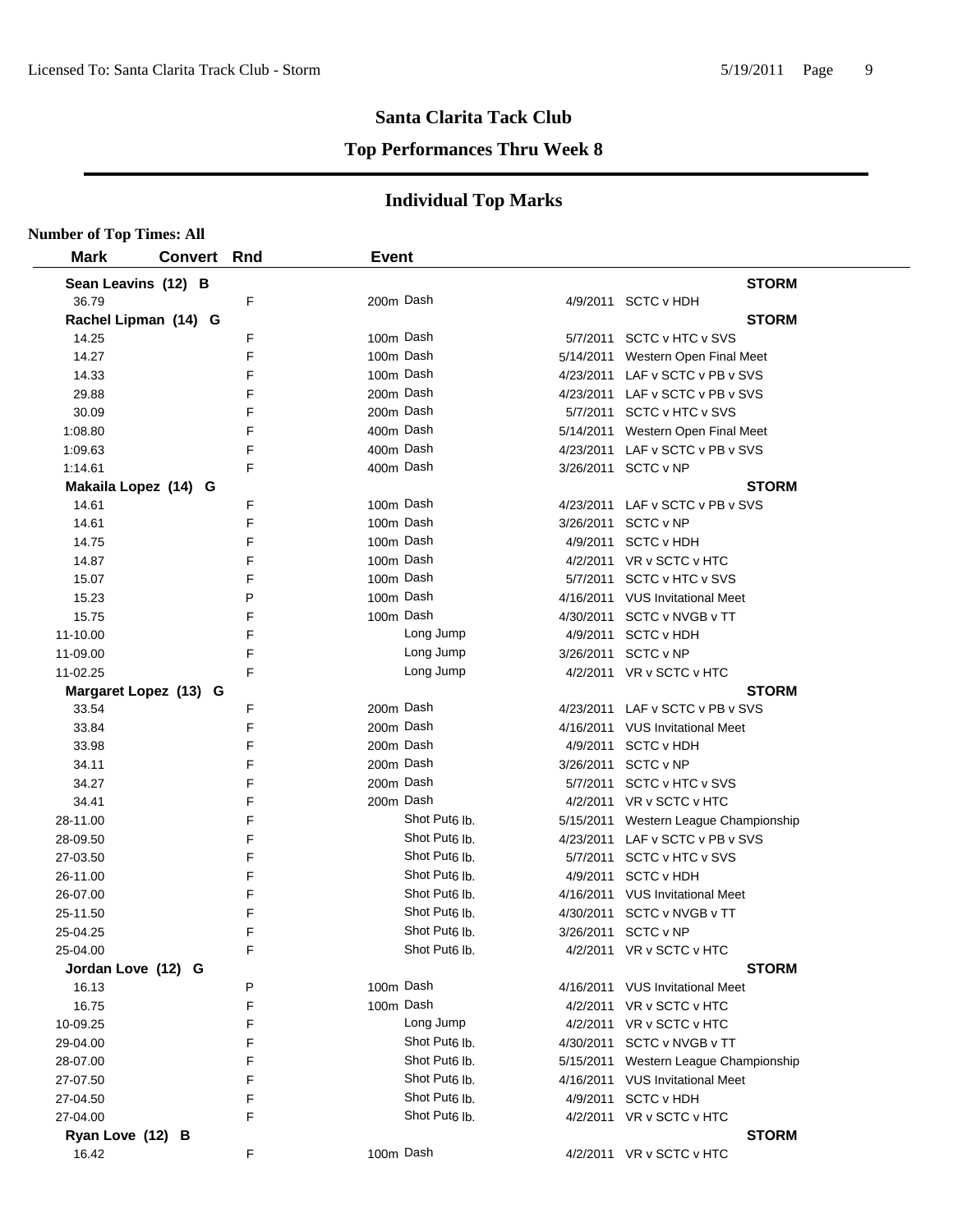#### **Top Performances Thru Week 8**

| <b>Number of Top Times: All</b> |             |   |              |                  |           |                                   |  |
|---------------------------------|-------------|---|--------------|------------------|-----------|-----------------------------------|--|
| <b>Mark</b>                     | Convert Rnd |   | <b>Event</b> |                  |           |                                   |  |
| Ryan Love (12) B                |             |   |              |                  |           | <b>STORM</b>                      |  |
| 3:18.01                         |             | F | 800m Run     |                  |           | 4/16/2011 VUS Invitational Meet   |  |
| NH                              |             | F |              | High Jump        |           | 4/2/2011 VR v SCTC v HTC          |  |
| 19-05.25                        |             | F |              | Shot Put4 kg.    |           | 4/16/2011 VUS Invitational Meet   |  |
| 19-03.25                        |             | F |              | Shot Put4 kg.    |           | 4/9/2011 SCTC v HDH               |  |
| 17-01.00                        |             | F |              | Shot Put4 kg.    |           | 4/30/2011 SCTC v NVGB v TT        |  |
| 16-06.00                        |             | F |              | Shot Put4 ka.    |           | 4/2/2011 VR v SCTC v HTC          |  |
| Matthew McCardy (13) B          |             |   |              |                  |           | <b>STORM</b>                      |  |
| 1:18.85                         |             | F | 400m Dash    |                  |           | 3/26/2011 SCTC v NP               |  |
| 1:22.80                         |             | F | 400m Dash    |                  |           | 4/30/2011 SCTC v NVGB v TT        |  |
| 24.14                           |             | F |              | 100m Hurdles 30" |           | 5/14/2011 Western Open Final Meet |  |
| 24.76                           |             | F |              | 100m Hurdles 30" |           | 4/30/2011 SCTC v NVGB v TT        |  |
| <b>NH</b>                       |             | F |              | High Jump        |           | 4/30/2011 SCTC v NVGB v TT        |  |
| <b>NH</b>                       |             | F |              | High Jump        |           | 5/14/2011 Western Open Final Meet |  |
| <b>NH</b>                       |             | F |              | High Jump        |           | 3/26/2011 SCTC v NP               |  |
| Nick Meyer (12) B               |             |   |              |                  |           | <b>STORM</b>                      |  |
| 14.94                           |             | F | 100m Dash    |                  |           | 3/26/2011 SCTC v NP               |  |
| 19.46                           |             | F |              | 100m Hurdles 30" |           | 3/26/2011 SCTC v NP               |  |
| 20.43                           |             | F |              | 100m Hurdles 30" |           | 4/30/2011 SCTC v NVGB v TT        |  |
| Andrew Munoz (14) B             |             |   |              |                  |           | <b>STORM</b>                      |  |
| 15.70                           |             | F | 100m Dash    |                  |           | 4/23/2011 LAF v SCTC v PB v SVS   |  |
| 15.75                           |             | F | 100m Dash    |                  |           | 4/9/2011 SCTC v HDH               |  |
| 15.80                           |             | F | 100m Dash    |                  | 5/14/2011 | Western Open Final Meet           |  |
| 16.01                           |             | F | 100m Dash    |                  |           | 3/26/2011 SCTC v NP               |  |
| 16.53                           |             | F | 100m Dash    |                  |           | 4/2/2011 VR v SCTC v HTC          |  |
| 17.11                           |             | F | 100m Dash    |                  |           | 4/30/2011 SCTC v NVGB v TT        |  |
| 12-02.00                        |             | F |              | Long Jump        |           | 4/30/2011 SCTC v NVGB v TT        |  |
| 11-04.50                        |             | F |              | Long Jump        |           | 4/23/2011 LAF v SCTC v PB v SVS   |  |
| 10-07.50                        |             | F |              | Long Jump        |           | 4/2/2011 VR v SCTC v HTC          |  |
| 9-09.00                         |             | F |              | Long Jump        |           | 4/9/2011 SCTC v HDH               |  |
| Anthony Munoz (12) B            |             |   |              |                  |           | <b>STORM</b>                      |  |
| 18.65                           |             | F | 100m Dash    |                  |           | 4/9/2011 SCTC v HDH               |  |
| 18.70                           |             | F | 100m Dash    |                  |           | 4/23/2011 LAF v SCTC v PB v SVS   |  |
| 18.72                           |             | F | 100m Dash    |                  |           | 4/2/2011 VR v SCTC v HTC          |  |
| 18.73                           |             | F | 100m Dash    |                  |           | 5/14/2011 Western Open Final Meet |  |
| 18.88                           |             | F | 100m Dash    |                  |           | 3/26/2011 SCTC v NP               |  |
| 20.21                           |             | F | 100m Dash    |                  |           | 4/30/2011 SCTC v NVGB v TT        |  |
| 9-05.00                         |             | F |              | Long Jump        |           | 3/26/2011 SCTC v NP               |  |
| 9-01.25                         |             | F |              | Long Jump        |           | 4/30/2011 SCTC v NVGB v TT        |  |
| 8-10.00                         |             | F |              | Long Jump        |           | 4/9/2011 SCTC v HDH               |  |
| 8-03.50                         |             | F |              | Long Jump        |           | 4/23/2011 LAF v SCTC v PB v SVS   |  |
| 8-00.75                         |             | F |              | Long Jump        |           | 4/2/2011 VR v SCTC v HTC          |  |
| 17-06.00                        |             | F |              | Shot Put4 kg.    |           | 3/26/2011 SCTC v NP               |  |
| Tyler O'Sullivan (12) B         |             |   |              |                  |           | <b>STORM</b>                      |  |
| 17.41                           |             | F | 100m Dash    |                  |           | 5/14/2011 Western Open Final Meet |  |
| 17.62                           |             | F | 100m Dash    |                  |           | 4/23/2011 LAF v SCTC v PB v SVS   |  |
| 17.65                           |             | F | 100m Dash    |                  |           | 3/26/2011 SCTC v NP               |  |
| 17.84                           |             | P | 100m Dash    |                  |           | 4/16/2011 VUS Invitational Meet   |  |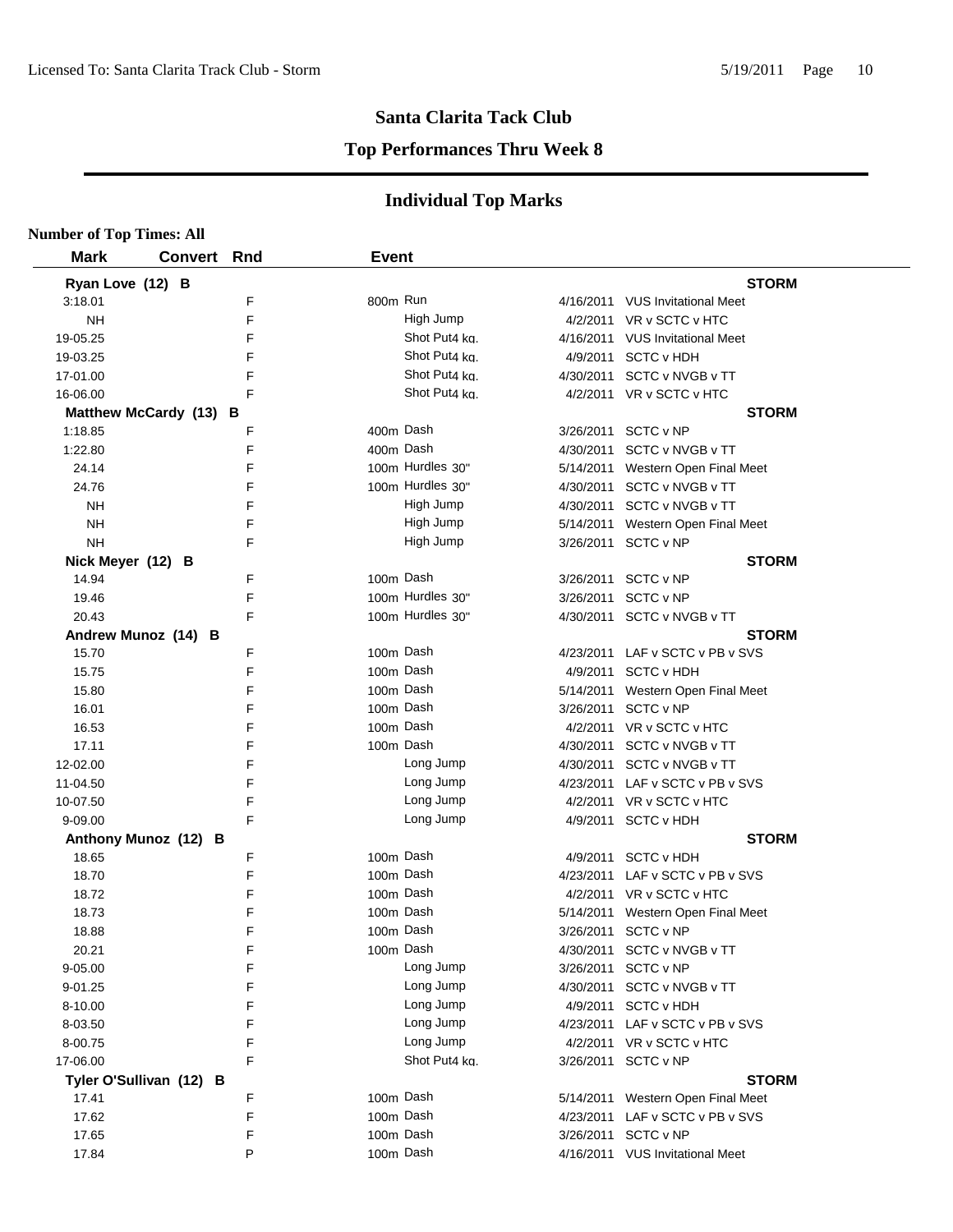#### **Top Performances Thru Week 8**

| <b>Number of Top Times: All</b> |                         |   |              |                  |                                       |
|---------------------------------|-------------------------|---|--------------|------------------|---------------------------------------|
| <b>Mark</b>                     | Convert Rnd             |   | <b>Event</b> |                  |                                       |
|                                 | Tyler O'Sullivan (12) B |   |              |                  | <b>STORM</b>                          |
| 18.21                           |                         | F | 100m Dash    |                  | 4/9/2011 SCTC v HDH                   |
| 18.77                           |                         | F | 100m Dash    |                  | 4/30/2011 SCTC v NVGB v TT            |
| 35.88                           |                         | F | 200m Dash    |                  | 5/14/2011 Western Open Final Meet     |
| 36.91                           |                         | F | 200m Dash    |                  | 4/23/2011 LAF v SCTC v PB v SVS       |
| 38.97                           |                         | F |              | 200m Dash        | 4/30/2011 SCTC v NVGB v TT            |
| 39.16                           |                         | F |              | 200m Dash        | 4/9/2011 SCTC v HDH                   |
| 22.98                           |                         | F |              | 100m Hurdles 30" | 5/14/2011 Western Open Final Meet     |
| 23.17                           |                         | F |              | 100m Hurdles 30" | 4/23/2011 LAF v SCTC v PB v SVS       |
| 23.72                           |                         | F |              | 100m Hurdles 30" | 5/7/2011 SCTC v HTC v SVS             |
| 24.89                           |                         | F |              | 100m Hurdles 30" | 4/30/2011 SCTC v NVGB v TT            |
|                                 | Ryan Painter (13) B     |   |              |                  | <b>STORM</b>                          |
| 2:45.77                         |                         | F | 800m Run     |                  | 4/23/2011 LAF v SCTC v PB v SVS       |
| 2:52.90                         |                         | F | 800m Run     |                  | 4/9/2011 SCTC v HDH                   |
| 2:53.22                         |                         | F | 800m Run     |                  | 4/2/2011 VR v SCTC v HTC              |
| 2:53.72                         |                         | F | 800m Run     |                  | 4/30/2011 SCTC v NVGB v TT            |
| 2:58.64                         |                         | F | 800m Run     |                  | 3/26/2011 SCTC v NP                   |
| 5:29.38                         |                         | F | 1500m Run    |                  | 5/7/2011 SCTC v HTC v SVS             |
| 5:33.96                         |                         | F | 1500m Run    |                  | 4/23/2011 LAF v SCTC v PB v SVS       |
| 5:35.52                         |                         | F | 1500m Run    |                  | 5/14/2011 Western Open Final Meet     |
| 5:37.39                         |                         | F | 1500m Run    |                  | 4/30/2011 SCTC v NVGB v TT            |
| 5:42.09                         |                         | F | 1500m Run    |                  | 4/16/2011 VUS Invitational Meet       |
| 5:43.95                         |                         | F | 1500m Run    |                  | 4/9/2011 SCTC v HDH                   |
| 5:48.15                         |                         | F | 1500m Run    |                  | 4/2/2011 VR v SCTC v HTC              |
| 6:02.21                         |                         | F | 1500m Run    |                  | 3/26/2011 SCTC v NP                   |
| 11:55.61                        |                         | F | 3000m Run    |                  | 5/14/2011 Western Open Final Meet     |
|                                 | Bradley Pappas (13) B   |   |              |                  | <b>STORM</b>                          |
| 13.69                           |                         | F | 100m Dash    |                  | 3/26/2011 SCTC v NP                   |
| Amelia Pear (13) G              |                         |   |              |                  | <b>STORM</b>                          |
| 2:33.52                         |                         | F | 800m Run     |                  | 5/15/2011 Western League Championship |
| 2:35.56                         |                         | F | 800m Run     |                  | 4/23/2011 LAF v SCTC v PB v SVS       |
| 2:37.39                         |                         | F | 800m Run     |                  | 5/7/2011 SCTC v HTC v SVS             |
| 2:44.19                         |                         | F | 800m Run     |                  | 4/9/2011 SCTC v HDH                   |
| 5:19.33                         |                         | F | 1500m Run    |                  | 5/15/2011 Western League Championship |
| 5:24.50                         |                         | F | 1500m Run    |                  | 5/7/2011 SCTC v HTC v SVS             |
| 5:33.21                         |                         | F | 1500m Run    |                  | 4/9/2011 SCTC v HDH                   |
| 5:38.48                         |                         | F | 1500m Run    |                  | 4/30/2011 SCTC v NVGB v TT            |
| 5:42.10                         |                         | F | 1500m Run    |                  | 4/2/2011 VR v SCTC v HTC              |
|                                 | Karli Peterson (12) G   |   |              |                  | <b>STORM</b>                          |
| 15.39                           |                         | F |              | 100m Dash        | 3/26/2011 SCTC v NP                   |
| 15.76                           |                         | F |              | 100m Dash        | 4/23/2011 LAF v SCTC v PB v SVS       |
| 15.84                           |                         | F |              | 100m Dash        | 4/30/2011 SCTC v NVGB v TT            |
| 16.00                           |                         | F |              | 100m Dash        | 5/7/2011 SCTC v HTC v SVS             |
|                                 | Mathew Pham (13) B      |   |              |                  | <b>STORM</b>                          |
| 13.86                           |                         | F | 100m Dash    |                  | 5/7/2011 SCTC v HTC v SVS             |
| 14.41                           |                         | F |              | 100m Dash        | 4/23/2011 LAF v SCTC v PB v SVS       |
| 14.43                           |                         | P |              | 100m Dash        | 4/16/2011 VUS Invitational Meet       |
| 17.97                           |                         | F |              | 100m Hurdles 30" | 5/7/2011 SCTC v HTC v SVS             |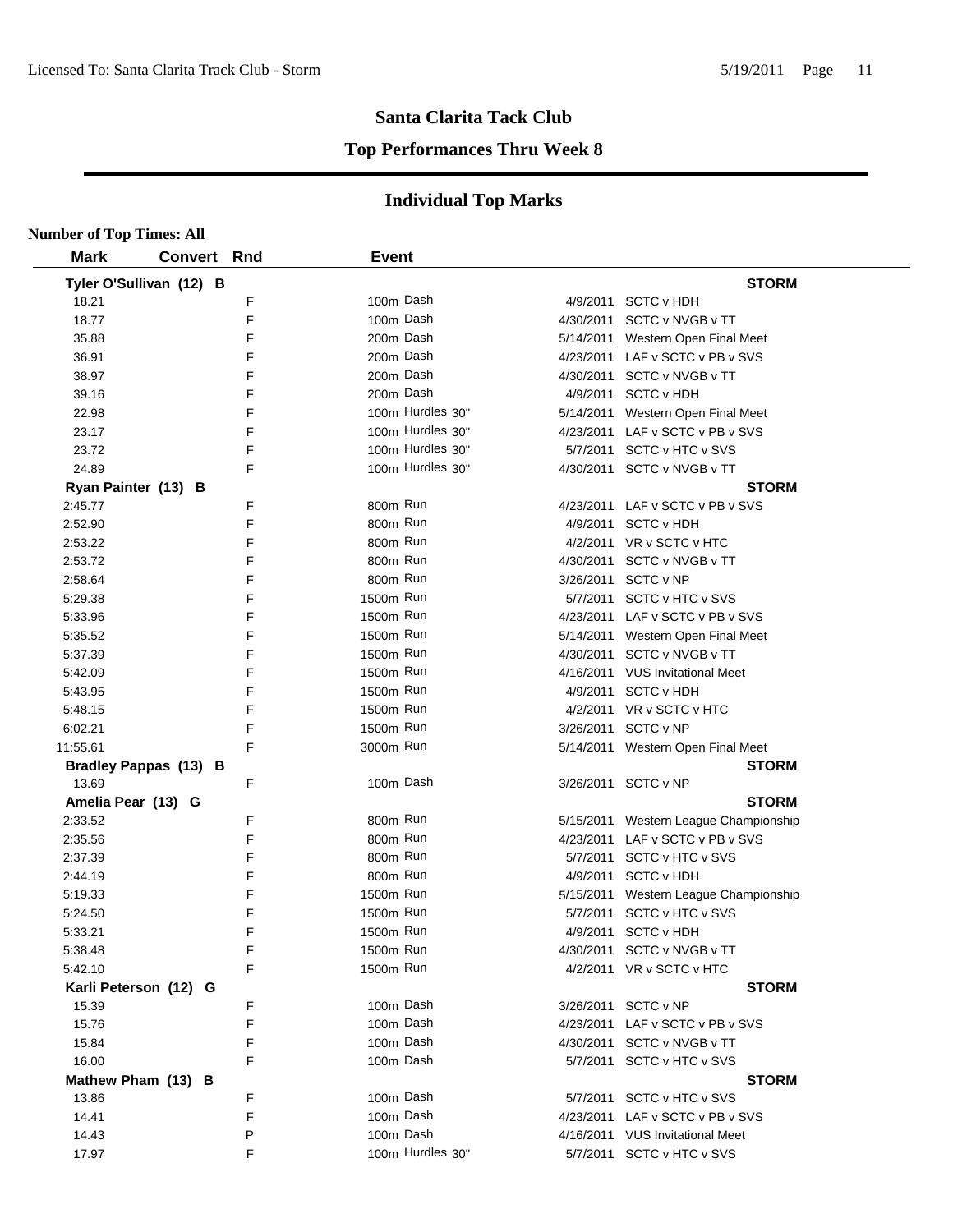#### **Top Performances Thru Week 8**

| <b>Number of Top Times: All</b> |                         |     |              |                  |                                       |
|---------------------------------|-------------------------|-----|--------------|------------------|---------------------------------------|
| <b>Mark</b>                     | <b>Convert</b>          | Rnd | <b>Event</b> |                  |                                       |
| Mathew Pham (13) B              |                         |     |              |                  | <b>STORM</b>                          |
| 18.36                           |                         | F   |              | 100m Hurdles 30" | 5/15/2011 Western League Championship |
| 18.86                           |                         | F   |              | 100m Hurdles 30" | 4/23/2011 LAF v SCTC v PB v SVS       |
| 19.22                           |                         | F   |              | 100m Hurdles 30" | 4/30/2011 SCTC v NVGB v TT            |
| 19.41                           |                         | F   |              | 100m Hurdles 30" | 4/16/2011 VUS Invitational Meet       |
| 20.14                           |                         | F   |              | 100m Hurdles 30" | 3/26/2011 SCTC v NP                   |
| Sierra Pilarski (13) G          |                         |     |              |                  | <b>STORM</b>                          |
| 1:18.66                         |                         | F   |              | 400m Dash        | 4/16/2011 VUS Invitational Meet       |
| 2:55.90                         |                         | F   | 800m Run     |                  | 4/23/2011 LAF v SCTC v PB v SVS       |
| 2:59.77                         |                         | F   | 800m Run     |                  | 4/30/2011 SCTC v NVGB v TT            |
| 3:00.51                         |                         | F   | 800m Run     |                  | 4/2/2011 VR v SCTC v HTC              |
| 3:03.15                         |                         | F   | 800m Run     |                  | 4/9/2011 SCTC v HDH                   |
| 3:04.86                         |                         | F   | 800m Run     |                  | 3/26/2011 SCTC v NP                   |
| 6:07.02                         |                         | F   | 1500m Run    |                  | 4/30/2011 SCTC v NVGB v TT            |
| 6:08.33                         |                         | F   | 1500m Run    |                  | 5/15/2011 Western League Championship |
| 6:17.51                         |                         | F   | 1500m Run    |                  | 4/2/2011 VR v SCTC v HTC              |
| 6:18.01                         |                         | F   | 1500m Run    |                  | 4/9/2011 SCTC v HDH                   |
| 6:21.53                         |                         | F   | 1500m Run    |                  | 4/16/2011 VUS Invitational Meet       |
| 6:22.16                         |                         | F   | 1500m Run    |                  | 3/26/2011 SCTC v NP                   |
| 13:01.07                        |                         | F   | 3000m Run    |                  | 5/15/2011 Western League Championship |
| 13.59.31                        |                         | F   | 3000m Run    |                  | 4/23/2011 LAF v SCTC v PB v SVS       |
| Jacob Poole (14) B              |                         |     |              |                  | <b>STORM</b>                          |
| 14.68                           |                         | F   |              | 100m Dash        | 4/9/2011 SCTC v HDH                   |
| 15.13                           |                         | F   |              | 100m Dash        | 5/14/2011 Western Open Final Meet     |
| 15.20                           |                         | F   |              | 100m Dash        | 4/30/2011 SCTC v NVGB v TT            |
| 15.22                           |                         | P   |              | 100m Dash        | 4/16/2011 VUS Invitational Meet       |
| 11-00.00                        |                         | F   |              | Long Jump        | 4/9/2011 SCTC v HDH                   |
| <b>FOUL</b>                     |                         | F   |              | Long Jump        | 4/2/2011 VR v SCTC v HTC              |
| Kyla Resnick (13) G             |                         |     |              |                  | <b>STORM</b>                          |
| 1:19.82                         |                         | F   | 400m Dash    |                  | 4/16/2011 VUS Invitational Meet       |
| 2:47.26                         |                         | F   | 800m Run     |                  | 4/23/2011 LAF v SCTC v PB v SVS       |
| 2:54.52                         |                         | F   | 800m Run     |                  | 4/9/2011 SCTC v HDH                   |
| 2:54.83                         |                         | F   | 800m Run     |                  | 3/26/2011 SCTC v NP                   |
| 2:56.76                         |                         | F   | 800m Run     |                  | 4/30/2011 SCTC v NVGB v TT            |
| 5:44.36                         |                         | F   | 1500m Run    |                  | 4/16/2011 VUS Invitational Meet       |
| 5:49.06                         |                         | F   | 1500m Run    |                  | 4/30/2011 SCTC v NVGB v TT            |
| 5:53.61                         |                         | F   | 1500m Run    |                  | 4/2/2011 VR v SCTC v HTC              |
| 6:01.17                         |                         | F   | 1500m Run    |                  | 5/15/2011 Western League Championship |
| 6:01.58                         |                         | F   | 1500m Run    |                  | 4/9/2011 SCTC v HDH                   |
| 6:13.45                         |                         | F   | 1500m Run    |                  | 3/26/2011 SCTC v NP                   |
| 12:40.00                        |                         | F   | 3000m Run    |                  | 4/2/2011 VR v SCTC v HTC              |
| 12:46.82                        |                         | F   | 3000m Run    |                  | 5/15/2011 Western League Championship |
| 12:58.51                        |                         | F   | 3000m Run    |                  | 4/23/2011 LAF v SCTC v PB v SVS       |
| 13:01.41                        |                         | F   | 3000m Run    |                  | 4/9/2011 SCTC v HDH                   |
|                                 | Gabrielle Robinson (12) | G   |              |                  | <b>STORM</b>                          |
| 14.23                           |                         | F   |              | 100m Dash        | 3/26/2011 SCTC v NP                   |
| 14.34                           |                         | F   |              | 100m Dash        | 5/15/2011 Western League Championship |
| 14.35                           |                         | P   |              | 100m Dash        | 4/16/2011 VUS Invitational Meet       |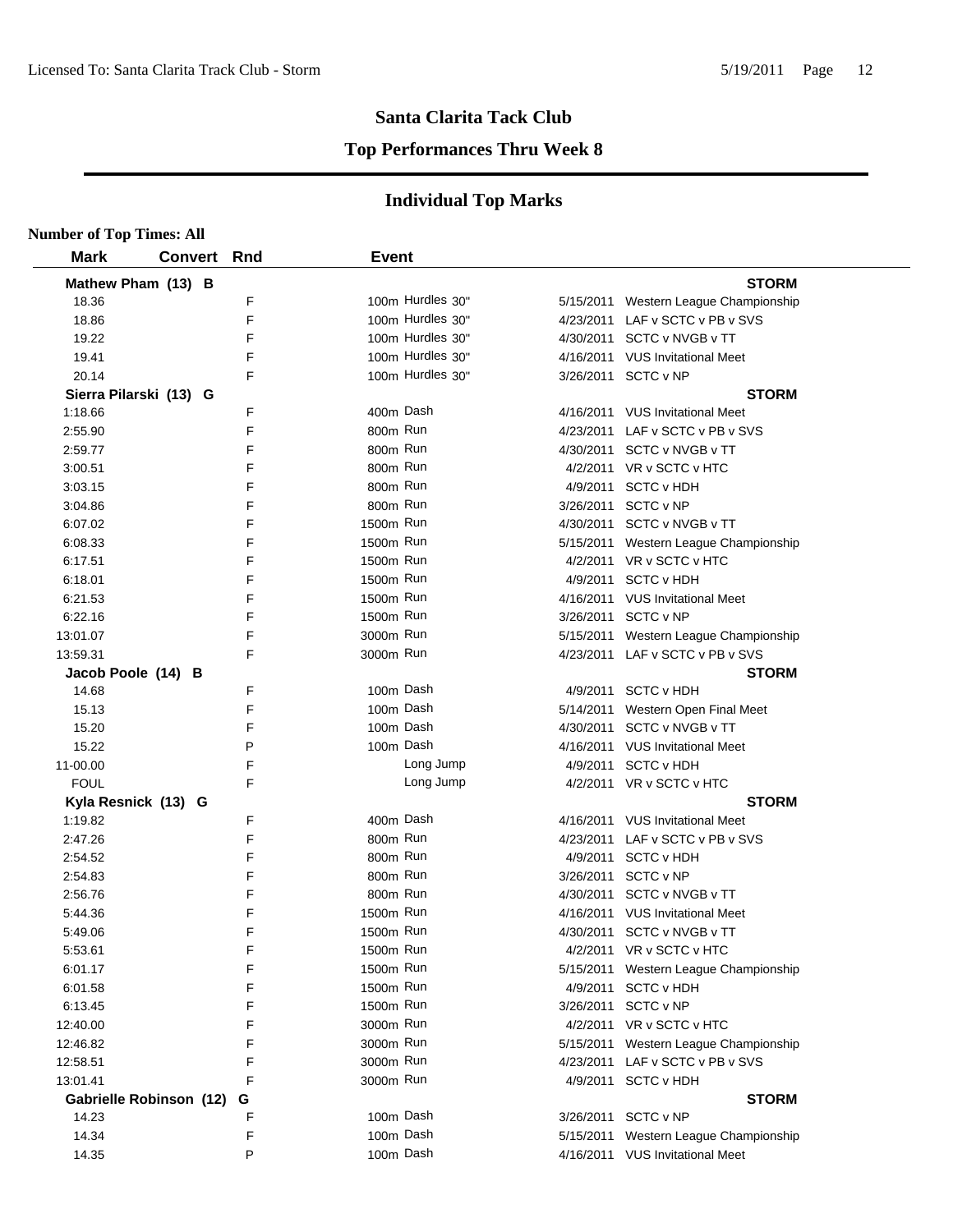#### **Top Performances Thru Week 8**

| <b>Number of Top Times: All</b> |                    |   |              |               |           |                                                                          |
|---------------------------------|--------------------|---|--------------|---------------|-----------|--------------------------------------------------------------------------|
| <b>Mark</b>                     | <b>Convert Rnd</b> |   | <b>Event</b> |               |           |                                                                          |
| Gabrielle Robinson (12) G       |                    |   |              |               |           | <b>STORM</b>                                                             |
| 14.40                           |                    | F | 100m Dash    |               |           | 4/2/2011 VR v SCTC v HTC                                                 |
| 15.00                           |                    | F | 100m Dash    |               | 4/30/2011 | SCTC v NVGB v TT                                                         |
| 30.35                           |                    | F | 200m Dash    |               |           | 4/16/2011 VUS Invitational Meet                                          |
| 30.94                           |                    | F | 200m Dash    |               |           | 4/2/2011 VR v SCTC v HTC                                                 |
| Cody Roelofson (13) B           |                    |   |              |               |           | <b>STORM</b>                                                             |
| 6:01.32                         |                    | F | 1500m Run    |               |           | 3/26/2011 SCTC v NP                                                      |
| 4-06.00                         |                    | F |              | High Jump     |           | 3/26/2011 SCTC v NP                                                      |
| 4-06.00                         |                    | F |              | High Jump     |           | 4/9/2011 SCTC v HDH                                                      |
| Matthew Rostad (12) B           |                    |   |              |               |           | <b>STORM</b>                                                             |
| 15.21                           |                    | F | 100m Dash    |               |           | 5/14/2011 Western Open Final Meet                                        |
| 15.44                           |                    | F | 100m Dash    |               |           | 4/9/2011 SCTC v HDH                                                      |
| 15.48                           |                    | F | 100m Dash    |               |           | 3/26/2011 SCTC v NP                                                      |
| 15.98                           |                    | F | 100m Dash    |               |           | 4/23/2011 LAF v SCTC v PB v SVS                                          |
| 16.00                           |                    | F | 100m Dash    |               |           | 4/2/2011 VR v SCTC v HTC                                                 |
| 16.52                           |                    | F | 100m Dash    |               |           | 4/30/2011 SCTC v NVGB v TT                                               |
| 12-01.00                        |                    | F |              | Long Jump     |           | 5/14/2011 Western Open Final Meet                                        |
| 11-10.75                        |                    | F |              | Long Jump     |           | 4/16/2011 VUS Invitational Meet                                          |
| 11-09.00                        |                    | F |              | Long Jump     |           | 4/9/2011 SCTC v HDH                                                      |
| 11-09.00                        |                    | F |              | Long Jump     |           | 4/23/2011 LAF v SCTC v PB v SVS                                          |
| 11-04.50                        |                    | F |              | Long Jump     |           | 3/26/2011 SCTC v NP                                                      |
| 10-11.50                        |                    | F |              | Long Jump     |           | 4/30/2011 SCTC v NVGB v TT                                               |
| 10-10.50                        |                    | F |              | Long Jump     |           | 4/2/2011 VR v SCTC v HTC                                                 |
| 21-05.25                        |                    | F |              | Shot Put4 kg. |           | 3/26/2011 SCTC v NP                                                      |
| 20-03.50                        |                    | F |              | Shot Put4 kg. |           | 5/14/2011 Western Open Final Meet                                        |
| 20-00.00                        |                    | F |              | Shot Put4 ka. |           | 4/16/2011 VUS Invitational Meet                                          |
| 19-08.00                        |                    | F |              | Shot Put4 ka. |           | 4/2/2011 VR v SCTC v HTC                                                 |
| 19-07.50                        |                    | F |              | Shot Put4 kg. | 5/7/2011  | SCTC v HTC v SVS                                                         |
| 19-00.50                        |                    | F |              | Shot Put4 kg. |           | 4/30/2011 SCTC v NVGB v TT                                               |
| Hayden Rusk (14) B              |                    |   |              |               |           | <b>STORM</b>                                                             |
| 16.30                           |                    | F | 100m Dash    |               |           | 4/23/2011 LAF v SCTC v PB v SVS                                          |
| 16.42                           |                    | F | 100m Dash    |               |           | 4/2/2011 VR v SCTC v HTC                                                 |
| 16.44                           |                    | F | 100m Dash    |               |           | 5/14/2011 Western Open Final Meet                                        |
| 16.59                           |                    | F | 100m Dash    |               | 4/9/2011  | <b>SCTC v HDH</b>                                                        |
| 16.83                           |                    | F | 100m Dash    |               | 5/7/2011  | SCTC v HTC v SVS                                                         |
| 10-11.50                        |                    | F |              | Long Jump     |           | 5/14/2011 Western Open Final Meet                                        |
| 9-07.50                         |                    | F |              | Long Jump     |           | 3/26/2011 SCTC v NP                                                      |
| 9-06.00                         |                    | F |              | Long Jump     |           | 4/9/2011 SCTC v HDH                                                      |
| 9-05.00                         |                    | F |              | Long Jump     |           | 4/2/2011 VR v SCTC v HTC                                                 |
| 8-10.50                         |                    | F |              | Long Jump     |           | 4/23/2011 LAF v SCTC v PB v SVS                                          |
|                                 |                    |   |              |               |           | <b>STORM</b>                                                             |
| Eric Sachs (13) B<br>5-00.00    |                    | F |              | High Jump     |           | 4/23/2011 LAF v SCTC v PB v SVS                                          |
| 4-08.00                         |                    | F |              | High Jump     |           |                                                                          |
|                                 |                    | F |              | High Jump     |           | 5/15/2011 Western League Championship<br>4/9/2011 SCTC v HDH             |
| 4-08.00                         |                    |   |              |               |           | <b>STORM</b>                                                             |
| Josh Semko (14) B<br>12.94      |                    | F | 100m Dash    |               |           | 5/7/2011 SCTC v HTC v SVS                                                |
| 13.04                           |                    | F | 100m Dash    |               |           |                                                                          |
| 13.41                           |                    | F | 100m Dash    |               |           | 5/15/2011 Western League Championship<br>4/23/2011 LAF v SCTC v PB v SVS |
|                                 |                    |   |              |               |           |                                                                          |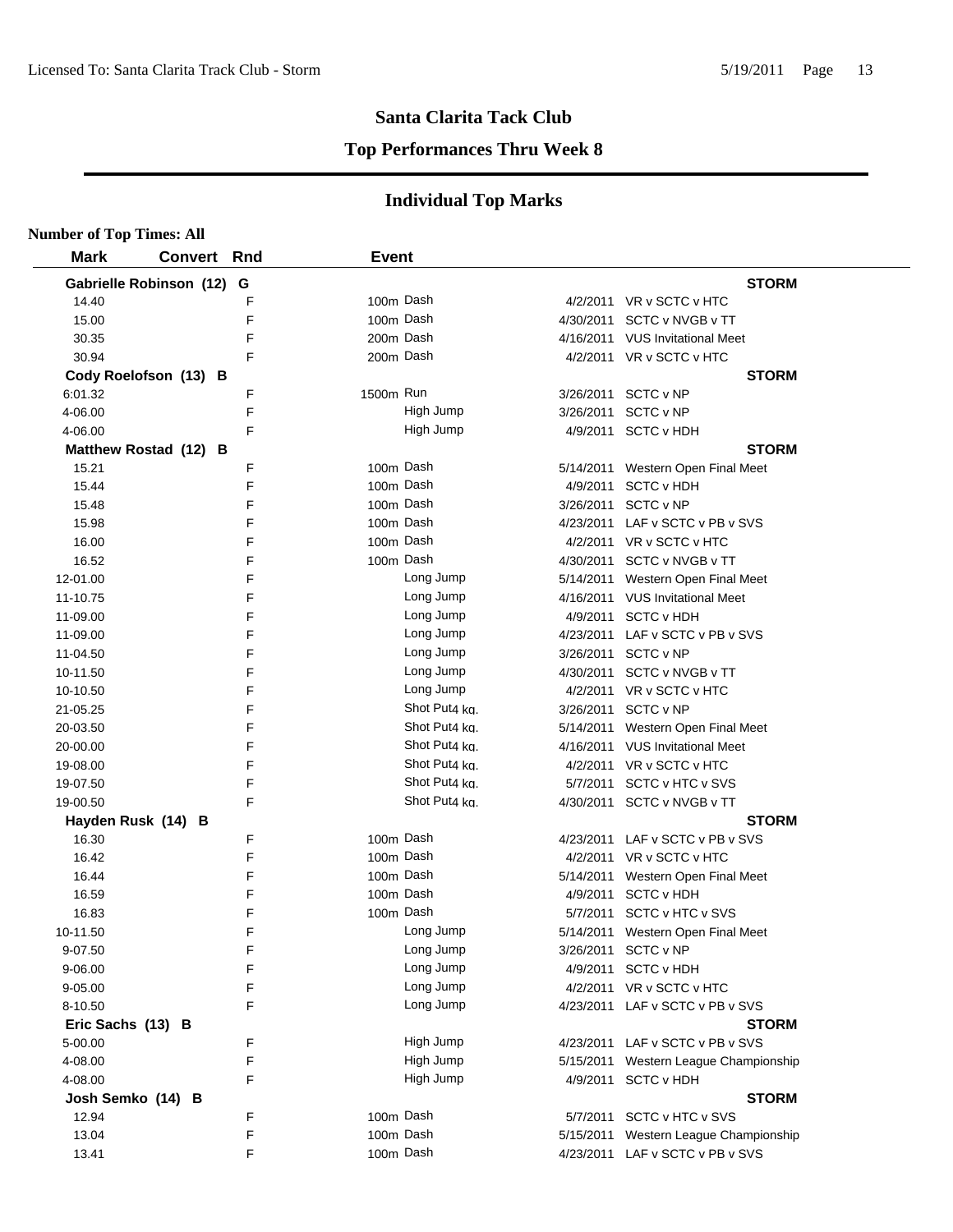#### **Top Performances Thru Week 8**

| <b>Number of Top Times: All</b> |                |            |              |           |           |                                       |
|---------------------------------|----------------|------------|--------------|-----------|-----------|---------------------------------------|
| <b>Mark</b>                     | <b>Convert</b> | <b>Rnd</b> | <b>Event</b> |           |           |                                       |
| Josh Semko (14) B               |                |            |              |           |           | <b>STORM</b>                          |
| 13.43                           |                | F          | 100m Dash    |           |           | 4/9/2011 SCTC v HDH                   |
| 13.67                           |                | F          | 100m Dash    |           |           | 3/26/2011 SCTC v NP                   |
| 13.94                           |                | F          | 100m Dash    |           |           | 4/2/2011 VR v SCTC v HTC              |
| 27.08                           |                | F          | 200m Dash    |           | 4/9/2011  | <b>SCTC v HDH</b>                     |
| 27.30                           |                | F          | 200m Dash    |           |           | 5/7/2011 SCTC v HTC v SVS             |
| 27.93                           |                | F          | 200m Dash    |           |           | 4/23/2011 LAF v SCTC v PB v SVS       |
| 13-11.00                        |                | F          |              | Long Jump |           | 4/2/2011 VR v SCTC v HTC              |
| 13-05.00                        |                | F          |              | Long Jump | 4/9/2011  | <b>SCTC v HDH</b>                     |
| 13-01.50                        |                | F          |              | Long Jump |           | 3/26/2011 SCTC v NP                   |
| Maria Sepulveda (14) G          |                |            |              |           |           | <b>STORM</b>                          |
| 15.03                           |                | F          | 100m Dash    |           |           | 4/23/2011 LAF v SCTC v PB v SVS       |
| 15.24                           |                | P          | 100m Dash    |           |           | 4/16/2011 VUS Invitational Meet       |
| 15.27                           |                | F          | 100m Dash    |           | 5/7/2011  | SCTC v HTC v SVS                      |
| 15.28                           |                | F          | 100m Dash    |           | 4/30/2011 | SCTC v NVGB v TT                      |
| 15.31                           |                | F          | 100m Dash    |           | 3/26/2011 | SCTC v NP                             |
| 31.29                           |                | F          | 200m Dash    |           | 4/23/2011 | LAF v SCTC v PB v SVS                 |
| 13-03.00                        |                | F          |              | Long Jump | 3/26/2011 | SCTC v NP                             |
| 12-03.25                        |                | F          |              | Long Jump | 4/23/2011 | LAF v SCTC v PB v SVS                 |
| 12-01.00                        |                | F          |              | Long Jump |           | 5/15/2011 Western League Championship |
| 11-06.00                        |                | F          |              | Long Jump | 4/16/2011 | <b>VUS Invitational Meet</b>          |
| 11-04.50                        |                | F          |              | Long Jump |           | 5/7/2011 SCTC v HTC v SVS             |
| Jordan Serrano (14) B           |                |            |              |           |           | <b>STORM</b>                          |
| 2:33.89                         |                | F          | 800m Run     |           |           | 4/30/2011 SCTC v NVGB v TT            |
| Eli Soltes (14) B               |                |            |              |           |           | <b>STORM</b>                          |
| 13.36                           |                | F          | 100m Dash    |           |           | 5/7/2011 SCTC v HTC v SVS             |
| 15.19                           |                | F          | 100m Dash    |           |           | 4/30/2011 SCTC v NVGB v TT            |
| 4-10.00                         |                | F          |              | High Jump | 5/7/2011  | SCTC v HTC v SVS                      |
| 4-10.00                         |                | F          |              | High Jump |           | 3/26/2011 SCTC v NP                   |
| 4-08.00                         |                | F          |              | High Jump |           | 5/15/2011 Western League Championship |
| 4-08.00                         |                | F          |              | High Jump |           | 4/30/2011 SCTC v NVGB v TT            |
| 4-06.00                         |                | F          |              | High Jump |           | 4/2/2011 VR v SCTC v HTC              |
| 4-06.00                         |                | F          |              | High Jump | 4/9/2011  | <b>SCTC v HDH</b>                     |
| 4-04.00                         |                | F          |              | High Jump | 4/23/2011 | LAF v SCTC v PB v SVS                 |
| 16-00.50                        |                | F          |              | Long Jump |           | 5/7/2011 SCTC v HTC v SVS             |
| 15-03.00                        |                | F          |              | Long Jump |           | 4/30/2011 SCTC v NVGB v TT            |
| 14-09.75                        |                | F          |              | Long Jump |           | 3/26/2011 SCTC v NP                   |
| 14-09.00                        |                | F          |              | Long Jump |           | 5/15/2011 Western League Championship |
| 14-04.75                        |                | F          |              | Long Jump |           | 4/2/2011 VR v SCTC v HTC              |
| 14-03.50                        |                | F          |              | Long Jump |           | 4/9/2011 SCTC v HDH                   |
| 14-01.50                        |                | F          |              | Long Jump |           | 4/16/2011 VUS Invitational Meet       |
| 13-04.00                        |                | F          |              | Long Jump |           | 4/23/2011 LAF v SCTC v PB v SVS       |
| Jonah Soltes (14) B             |                |            |              |           |           | <b>STORM</b>                          |
| 5:29.02                         |                | F          | 1500m Run    |           |           | 5/7/2011 SCTC v HTC v SVS             |
| 5:35.93                         |                | F          | 1500m Run    |           | 5/14/2011 | Western Open Final Meet               |
| 5:37.08                         |                | F          | 1500m Run    |           | 4/30/2011 | SCTC v NVGB v TT                      |
| 5:41.75                         |                | F          | 1500m Run    |           | 4/9/2011  | <b>SCTC v HDH</b>                     |
| 5:42.28                         |                | F          | 1500m Run    |           |           | 4/23/2011 LAF v SCTC v PB v SVS       |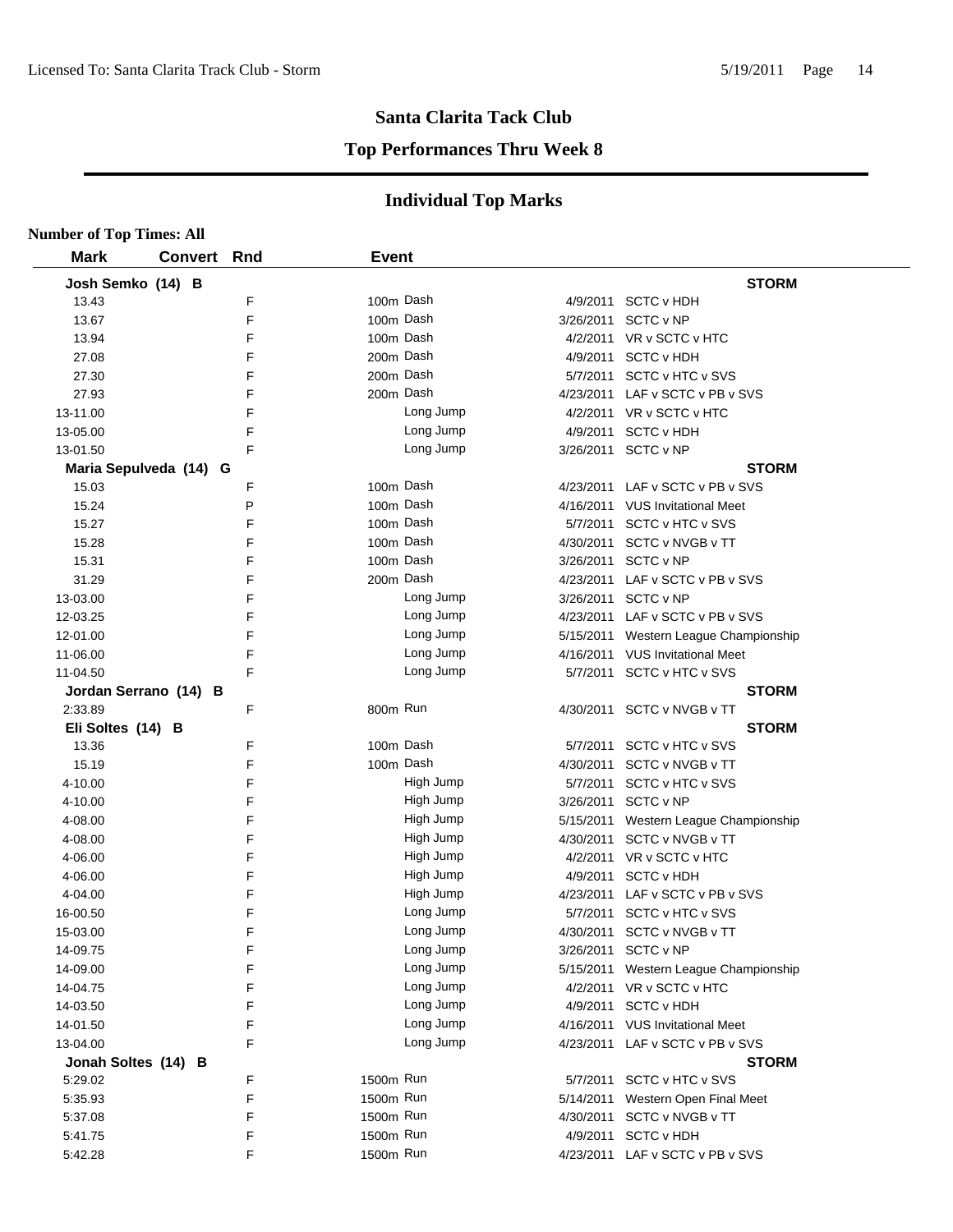#### **Top Performances Thru Week 8**

| <b>Number of Top Times: All</b> |                |     |              |                  |           |                                   |
|---------------------------------|----------------|-----|--------------|------------------|-----------|-----------------------------------|
| <b>Mark</b>                     | <b>Convert</b> | Rnd | <b>Event</b> |                  |           |                                   |
| Jonah Soltes (14) B             |                |     |              |                  |           | <b>STORM</b>                      |
| 5:50.42                         |                | F   | 1500m Run    |                  |           | 4/2/2011 VR v SCTC v HTC          |
| 6:15.99                         |                | F   | 1500m Run    |                  |           | 3/26/2011 SCTC v NP               |
| 11:52.17                        |                | F   | 3000m Run    |                  |           | 5/14/2011 Western Open Final Meet |
| 12:11.63                        |                | F   | 3000m Run    |                  |           | 5/7/2011 SCTC v HTC v SVS         |
| 12:24.50                        |                | F   | 3000m Run    |                  |           | 4/2/2011 VR v SCTC v HTC          |
| 12:37.97                        |                | F   | 3000m Run    |                  |           | 4/9/2011 SCTC v HDH               |
| 12:50.62                        |                | F   | 3000m Run    |                  |           | 4/30/2011 SCTC v NVGB v TT        |
| 13:10.23                        |                | F   | 3000m Run    |                  |           | 3/26/2011 SCTC v NP               |
| Benjamin Spaulding IV (14)      |                | B   |              |                  |           | <b>STORM</b>                      |
| 13.79                           |                | F   | 100m Dash    |                  |           | 3/26/2011 SCTC v NP               |
| 14.03                           |                | F   | 100m Dash    |                  | 5/14/2011 | Western Open Final Meet           |
| 14.04                           |                | P   | 100m Dash    |                  |           | 4/16/2011 VUS Invitational Meet   |
| 14.30                           |                | F   | 100m Dash    |                  |           | 4/2/2011 VR v SCTC v HTC          |
| 14.63                           |                | F   | 100m Dash    |                  |           | 4/23/2011 LAF v SCTC v PB v SVS   |
| 14.73                           |                | F   | 100m Dash    |                  | 4/30/2011 | SCTC v NVGB v TT                  |
| 29.51                           |                | F   | 200m Dash    |                  |           | 4/2/2011 VR v SCTC v HTC          |
| 1:08.81                         |                | F   | 400m Dash    |                  | 3/26/2011 | SCTC v NP                         |
| 18.90                           |                | F   |              | 100m Hurdles 30" | 4/23/2011 | LAF v SCTC v PB v SVS             |
| 18.92                           |                | F   |              | 100m Hurdles 30" |           | 3/26/2011 SCTC v NP               |
| 19.00                           |                | F   |              | 100m Hurdles 30" | 5/14/2011 | Western Open Final Meet           |
| 19.48                           |                | F   |              | 100m Hurdles 30" |           | 4/16/2011 VUS Invitational Meet   |
| 19.58                           |                | F   |              | 100m Hurdles 30" |           | 4/30/2011 SCTC v NVGB v TT        |
| 19.72                           |                | F   |              | 100m Hurdles 30" |           | 4/2/2011 VR v SCTC v HTC          |
| 19.74                           |                | F   |              | 100m Hurdles 30" | 4/9/2011  | <b>SCTC v HDH</b>                 |
| 20.76                           |                | F   |              | 100m Hurdles 30" |           | 5/7/2011 SCTC v HTC v SVS         |
| 14-03.50                        |                | F   |              | Long Jump        |           | 5/7/2011 SCTC v HTC v SVS         |
| 14-02.25                        |                | F   |              | Long Jump        |           | 4/30/2011 SCTC v NVGB v TT        |
| 14-01.00                        |                | F   |              | Long Jump        |           | 5/14/2011 Western Open Final Meet |
| 14-00.00                        |                | F   |              | Long Jump        |           | 4/23/2011 LAF v SCTC v PB v SVS   |
| 13-07.00                        |                | F   |              | Long Jump        |           | 4/9/2011 SCTC v HDH               |
| Stacey Storaker (12) G          |                |     |              |                  |           | <b>STORM</b>                      |
| 16.34                           |                | F   | 100m Dash    |                  | 5/7/2011  | SCTC v HTC v SVS                  |
| 16.68                           |                | F   | 100m Dash    |                  | 4/23/2011 | LAF v SCTC v PB v SVS             |
| 22.39                           |                | F   |              | 100m Hurdles 30" |           | 5/7/2011 SCTC v HTC v SVS         |
| 23.00                           |                | F   |              | 100m Hurdles 30" |           | 4/23/2011 LAF v SCTC v PB v SVS   |
| 24.15                           |                | F   |              | 100m Hurdles 30" |           | 4/2/2011 VR v SCTC v HTC          |
| Riley Strader (13) B            |                |     |              |                  |           | <b>STORM</b>                      |
| 3:03.43                         |                | F   | 800m Run     |                  |           | 5/14/2011 Western Open Final Meet |
| 3:51.79                         |                | F   | 800m Run     |                  |           | 3/26/2011 SCTC v NP               |
| 5:34.10                         |                | F   | 1500m Run    |                  |           | 5/14/2011 Western Open Final Meet |
| 5:52.46                         |                | F   | 1500m Run    |                  |           | 3/26/2011 SCTC v NP               |
| Dylan Tait (12) B               |                |     |              |                  |           | <b>STORM</b>                      |
| 14.69                           |                | F   | 100m Dash    |                  |           | 5/14/2011 Western Open Final Meet |
| 15.75                           |                | F   | 100m Dash    |                  |           | 4/30/2011 SCTC v NVGB v TT        |
| 21-10.00                        |                | F   |              | Shot Put4 kg.    |           | 4/30/2011 SCTC v NVGB v TT        |
| 21-05.00                        |                | F   |              | Shot Put4 ka.    |           | 5/14/2011 Western Open Final Meet |
| Jakob Tor (14) B                |                |     |              |                  |           | <b>STORM</b>                      |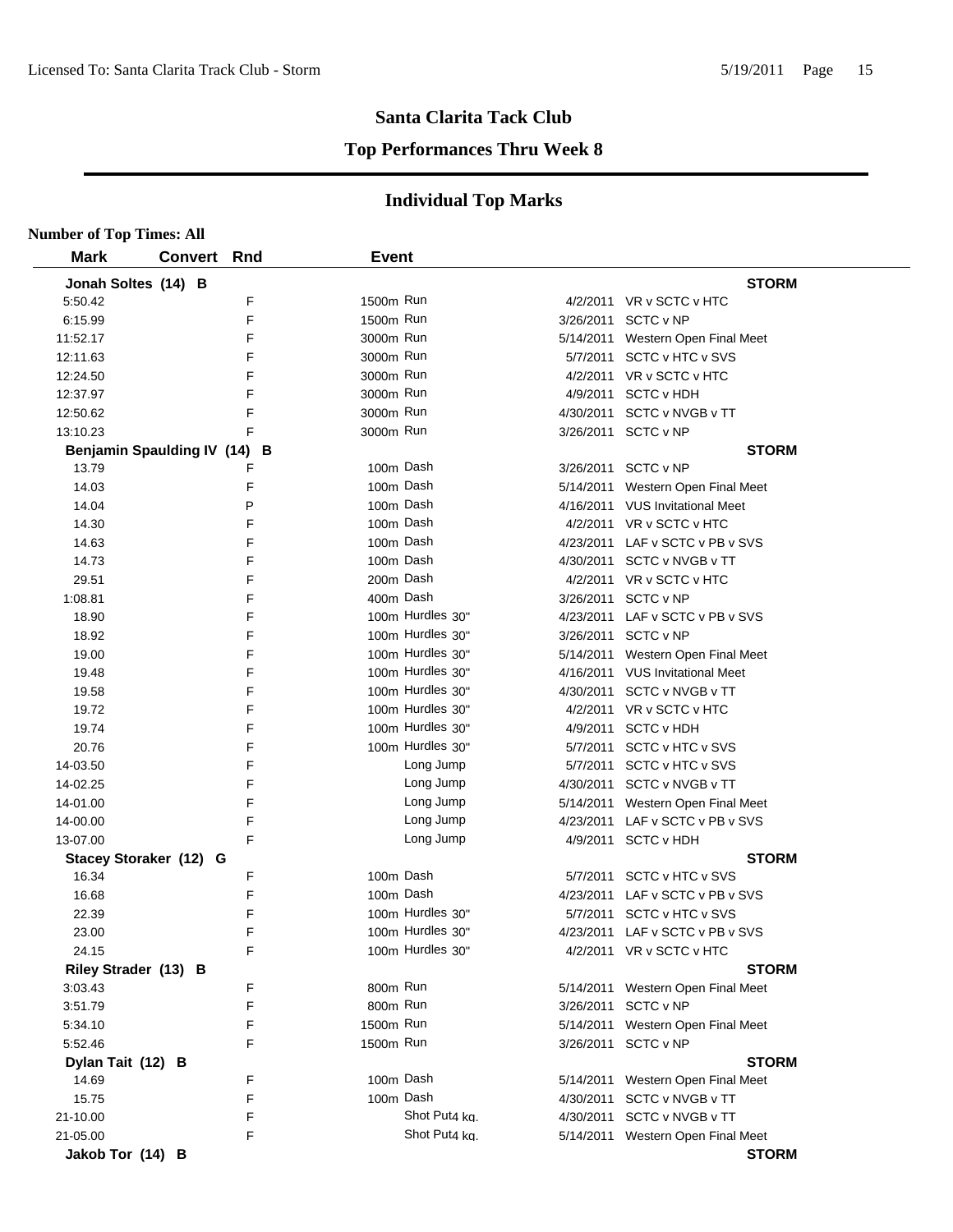#### **Top Performances Thru Week 8**

| <b>Number of Top Times: All</b> |                         |   |              |                           |           |                                   |
|---------------------------------|-------------------------|---|--------------|---------------------------|-----------|-----------------------------------|
| <b>Mark</b>                     | <b>Convert Rnd</b>      |   | <b>Event</b> |                           |           |                                   |
| Jakob Tor (14) B                |                         |   |              |                           |           | <b>STORM</b>                      |
| 14.79                           |                         | F | 100m Dash    |                           |           | 3/26/2011 SCTC v NP               |
| 15.26                           |                         | F | 100m Dash    |                           | 4/9/2011  | <b>SCTC v HDH</b>                 |
| 15.32                           |                         | F | 100m Dash    |                           |           | 4/2/2011 VR v SCTC v HTC          |
| 15.60                           |                         | P | 100m Dash    |                           |           | 4/16/2011 VUS Invitational Meet   |
| 12-03.50                        |                         | F |              | Long Jump                 |           | 4/2/2011 VR v SCTC v HTC          |
|                                 | Michael Trunzo (13) B   |   |              |                           |           | <b>STORM</b>                      |
| 15.51                           |                         | F | 100m Dash    |                           |           | 5/7/2011 SCTC v HTC v SVS         |
| 15.66                           |                         | F | 100m Dash    |                           |           | 3/26/2011 SCTC v NP               |
| 15.80                           |                         | F | 100m Dash    |                           |           | 4/9/2011 SCTC v HDH               |
| 15.86                           |                         | F | 100m Dash    |                           |           | 4/23/2011 LAF v SCTC v PB v SVS   |
| 32.80                           |                         | F | 200m Dash    |                           |           | 4/23/2011 LAF v SCTC v PB v SVS   |
| 33.52                           |                         | F | 200m Dash    |                           |           | 3/26/2011 SCTC v NP               |
| 24-01.00                        |                         | F |              | Shot Put4 kg.             |           | 4/16/2011 VUS Invitational Meet   |
| 23-10.50                        |                         | F |              | Shot Put4 kg.             |           | 4/30/2011 SCTC v NVGB v TT        |
| 23-04.50                        |                         | F |              | Shot Put4 kg.             |           | 4/23/2011 LAF v SCTC v PB v SVS   |
| 23-00.50                        |                         | F |              | Shot Put4 kg.             |           | 4/9/2011 SCTC v HDH               |
| 22-10.00                        |                         | F |              | Shot Put4 ka.             |           | 5/7/2011 SCTC v HTC v SVS         |
| 22-08.00                        |                         | F |              | Shot Put4 ka.             |           | 3/26/2011 SCTC v NP               |
|                                 | Mikayla Vovk (13) G     |   |              |                           |           | <b>STORM</b>                      |
| 1:25.71                         |                         | F | 400m Dash    |                           |           | 4/23/2011 LAF v SCTC v PB v SVS   |
| 1:29.48                         |                         | F | 400m Dash    |                           |           | 4/9/2011 SCTC v HDH               |
| 3:38.75                         |                         | F | 800m Run     |                           |           | 3/26/2011 SCTC v NP               |
| 6:43.94                         |                         | F | 1500m Run    |                           |           | 3/26/2011 SCTC v NP               |
| 7-07.50                         |                         | F |              | Long Jump                 |           | 4/23/2011 LAF v SCTC v PB v SVS   |
| 19-02.00                        |                         | F |              | Shot Put <sub>6</sub> lb. |           | 4/9/2011 SCTC v HDH               |
| 18-01.00                        |                         | F |              | Shot Put <sub>6</sub> lb. |           | 4/23/2011 LAF v SCTC v PB v SVS   |
|                                 | James Watkins Jr (13) B |   |              |                           |           | <b>STORM</b>                      |
| 14.80                           |                         | P | 100m Dash    |                           |           | 4/16/2011 VUS Invitational Meet   |
| 15.16                           |                         | F | 100m Dash    |                           |           | 5/14/2011 Western Open Final Meet |
| 15.25                           |                         | F | 100m Dash    |                           |           | 4/9/2011 SCTC v HDH               |
| 15.66                           |                         | F | 100m Dash    |                           |           | 4/30/2011 SCTC v NVGB v TT        |
| 15.87                           |                         | F | 100m Dash    |                           |           | 3/26/2011 SCTC v NP               |
| 15.91                           |                         | F | 100m Dash    |                           |           | 4/2/2011 VR v SCTC v HTC          |
| 13-00.75                        |                         | F |              | Long Jump                 |           | 4/2/2011 VR v SCTC v HTC          |
| 12-09.00                        |                         | F |              | Long Jump                 |           | 4/16/2011 VUS Invitational Meet   |
| 11-11.50                        |                         | F |              | Long Jump                 |           | 4/30/2011 SCTC v NVGB v TT        |
| 11-08.00                        |                         | F |              | Long Jump                 |           | 4/9/2011 SCTC v HDH               |
|                                 | Celine Whitman (12) G   |   |              |                           |           | <b>STORM</b>                      |
| 3:05.93                         |                         | F | 800m Run     |                           |           | 5/14/2011 Western Open Final Meet |
| 3:07.41                         |                         | F | 800m Run     |                           |           | 5/7/2011 SCTC v HTC v SVS         |
| 3:08.85                         |                         | F | 800m Run     |                           | 4/23/2011 | LAF v SCTC v PB v SVS             |
| 3:20.29                         |                         | F | 800m Run     |                           |           | 4/30/2011 SCTC v NVGB v TT        |
| 6:28.67                         |                         | F | 1500m Run    |                           |           | 5/14/2011 Western Open Final Meet |
| 6:31.51                         |                         | F | 1500m Run    |                           |           | 4/23/2011 LAF v SCTC v PB v SVS   |
| 6:39.47                         |                         | F | 1500m Run    |                           |           | 4/30/2011 SCTC v NVGB v TT        |
| 6:47.22                         |                         | F | 1500m Run    |                           |           | 4/16/2011 VUS Invitational Meet   |
| 6:51.00                         |                         | F | 1500m Run    |                           |           | 3/26/2011 SCTC v NP               |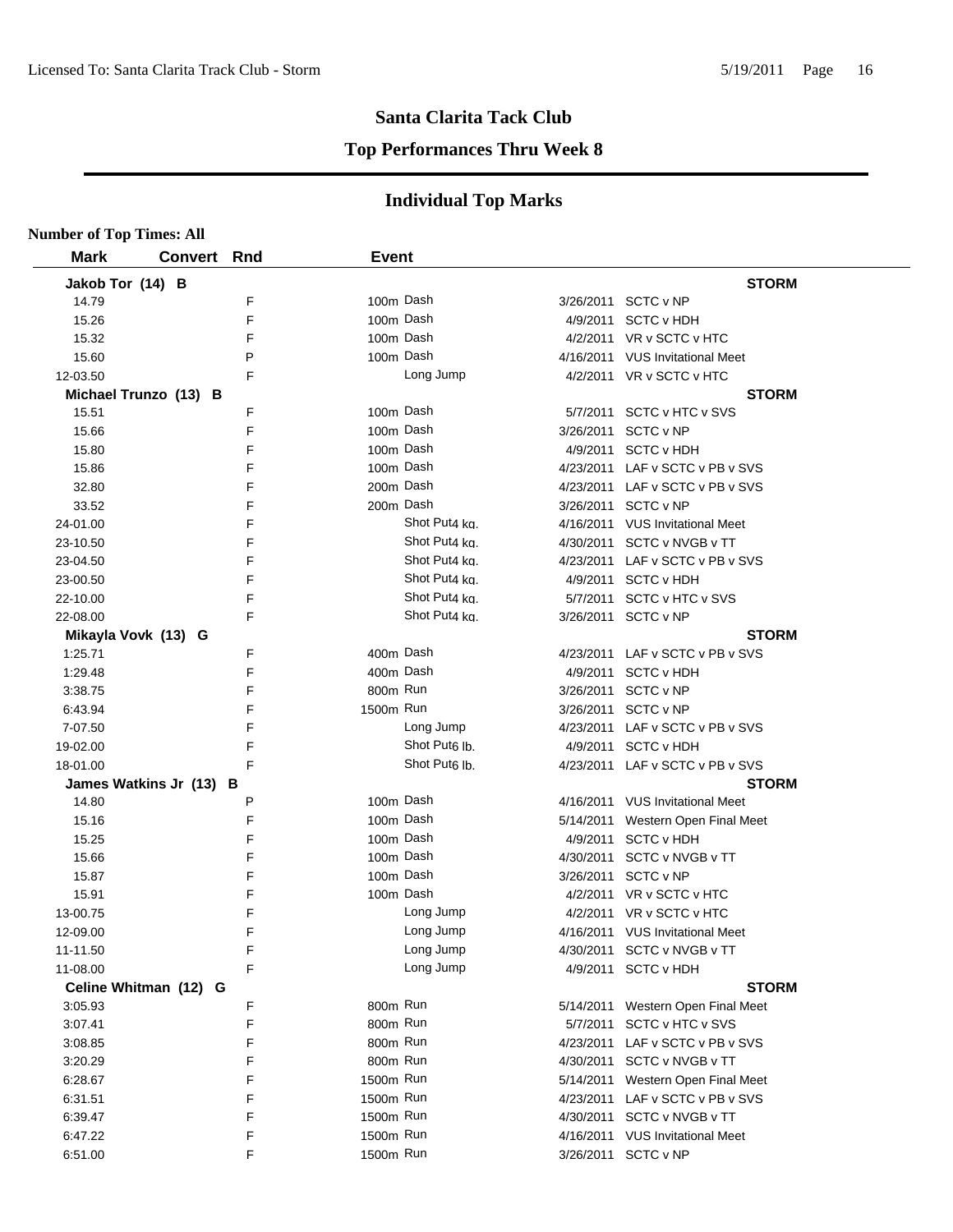#### **Top Performances Thru Week 8**

| <b>Number of Top Times: All</b> |                        |   |              |                  |           |                                       |
|---------------------------------|------------------------|---|--------------|------------------|-----------|---------------------------------------|
| <b>Mark</b>                     | <b>Convert Rnd</b>     |   | <b>Event</b> |                  |           |                                       |
|                                 | Celine Whitman (12) G  |   |              |                  |           | <b>STORM</b>                          |
| 6:56.89                         |                        | F | 1500m Run    |                  |           | 4/9/2011 SCTC v HDH                   |
|                                 | Brock Williams (13) B  |   |              |                  |           | <b>STORM</b>                          |
| 13.78                           |                        | F |              | 100m Dash        |           | 5/7/2011 SCTC v HTC v SVS             |
| 13.95                           |                        | F |              | 100m Dash        | 3/26/2011 | SCTC v NP                             |
| 14.06                           |                        | F |              | 100m Dash        |           | 4/9/2011 SCTC v HDH                   |
| 14.76                           |                        | F |              | 100m Dash        |           | 4/30/2011 SCTC v NVGB v TT            |
| 27.78                           |                        | F |              | 200m Dash        |           | 4/23/2011 LAF v SCTC v PB v SVS       |
| 28.12                           |                        | F |              | 200m Dash        |           | 5/7/2011 SCTC v HTC v SVS             |
| 29.06                           |                        | F |              | 200m Dash        |           | 4/30/2011 SCTC v NVGB v TT            |
| 1:01.08                         |                        | F |              | 400m Dash        |           | 5/7/2011 SCTC v HTC v SVS             |
| 1:01.42                         |                        | F |              | 400m Dash        |           | 4/16/2011 VUS Invitational Meet       |
| 1:01.60                         |                        | F |              | 400m Dash        |           | 4/23/2011 LAF v SCTC v PB v SVS       |
| 1:02.37                         |                        | F |              | 400m Dash        |           | 4/30/2011 SCTC v NVGB v TT            |
| 1:03.72                         |                        | F |              | 400m Dash        |           | 4/9/2011 SCTC v HDH                   |
| 1:04.57                         |                        | F |              | 400m Dash        |           | 3/26/2011 SCTC v NP                   |
|                                 | Irene Worthen (13) G   |   |              |                  |           | <b>STORM</b>                          |
| 15.70                           |                        | F |              | 100m Dash        |           | 3/26/2011 SCTC v NP                   |
| 32.75                           |                        | F |              | 200m Dash        |           | 3/26/2011 SCTC v NP                   |
|                                 | Brooke Yamamoto (13) G |   |              |                  |           | <b>STORM</b>                          |
| 15.55                           |                        | F |              | 100m Dash        |           | 5/7/2011 SCTC v HTC v SVS             |
| 15.67                           |                        | P |              | 100m Dash        |           | 4/16/2011 VUS Invitational Meet       |
| 15.73                           |                        | F |              | 100m Dash        |           | 4/23/2011 LAF v SCTC v PB v SVS       |
| 15.80                           |                        | F |              | 100m Dash        |           | 5/14/2011 Western Open Final Meet     |
| 15.83                           |                        | F |              | 100m Dash        |           | 4/9/2011 SCTC v HDH                   |
| 16.11                           |                        | F |              | 100m Dash        |           | 4/2/2011 VR v SCTC v HTC              |
| 16.29                           |                        | F |              | 100m Dash        |           | 4/30/2011 SCTC v NVGB v TT            |
| 33.59                           |                        | F |              | 200m Dash        |           | 5/7/2011 SCTC v HTC v SVS             |
| 33.79                           |                        | F |              | 200m Dash        |           | 5/14/2011 Western Open Final Meet     |
| 22.18                           |                        | F |              | 100m Hurdles 30" |           | 4/2/2011 VR v SCTC v HTC              |
| 11-06.50                        |                        | F |              | Long Jump        |           | 5/7/2011 SCTC v HTC v SVS             |
|                                 | Christopher Yoo (12) B |   |              |                  |           | <b>STORM</b>                          |
| 26-08.00                        |                        | F |              | Shot Put4 ka.    |           | 5/7/2011 SCTC v HTC v SVS             |
| 26-02.00                        |                        | F |              | Shot Put4 ka.    |           | 4/30/2011 SCTC v NVGB v TT            |
| 26-02.00                        |                        | F |              | Shot Put4 ka.    |           | 4/16/2011 VUS Invitational Meet       |
| 23-10.00                        |                        | F |              | Shot Put4 kg.    |           | 4/23/2011 LAF v SCTC v PB v SVS       |
| 23-00.00                        |                        | F |              | Shot Put4 kg.    |           | 3/26/2011 SCTC v NP                   |
| Ethan Yoo (14) B                |                        |   |              |                  |           | <b>STORM</b>                          |
| 12.38                           |                        | F |              | 100m Dash        |           | 5/7/2011 SCTC v HTC v SVS             |
| 12.47                           |                        | F |              | 100m Dash        |           | 5/15/2011 Western League Championship |
| 12.58                           |                        | F |              | 100m Dash        |           | 4/9/2011 SCTC v HDH                   |
| 12.64                           |                        | P |              | 100m Dash        |           | 4/16/2011 VUS Invitational Meet       |
| 12.72                           |                        | F |              | 100m Dash        |           | 4/16/2011 VUS Invitational Meet       |
| 12.72                           |                        | F |              | 100m Dash        |           | 4/2/2011 VR v SCTC v HTC              |
| 12.73                           |                        | F |              | 100m Dash        |           | 4/23/2011 LAF v SCTC v PB v SVS       |
| 12.77                           |                        | F |              | 100m Dash        |           | 3/26/2011 SCTC v NP                   |
| 13.24                           |                        | F |              | 100m Dash        |           | 4/30/2011 SCTC v NVGB v TT            |
| 25.35                           |                        | F |              | 200m Dash        |           | 5/7/2011 SCTC v HTC v SVS             |